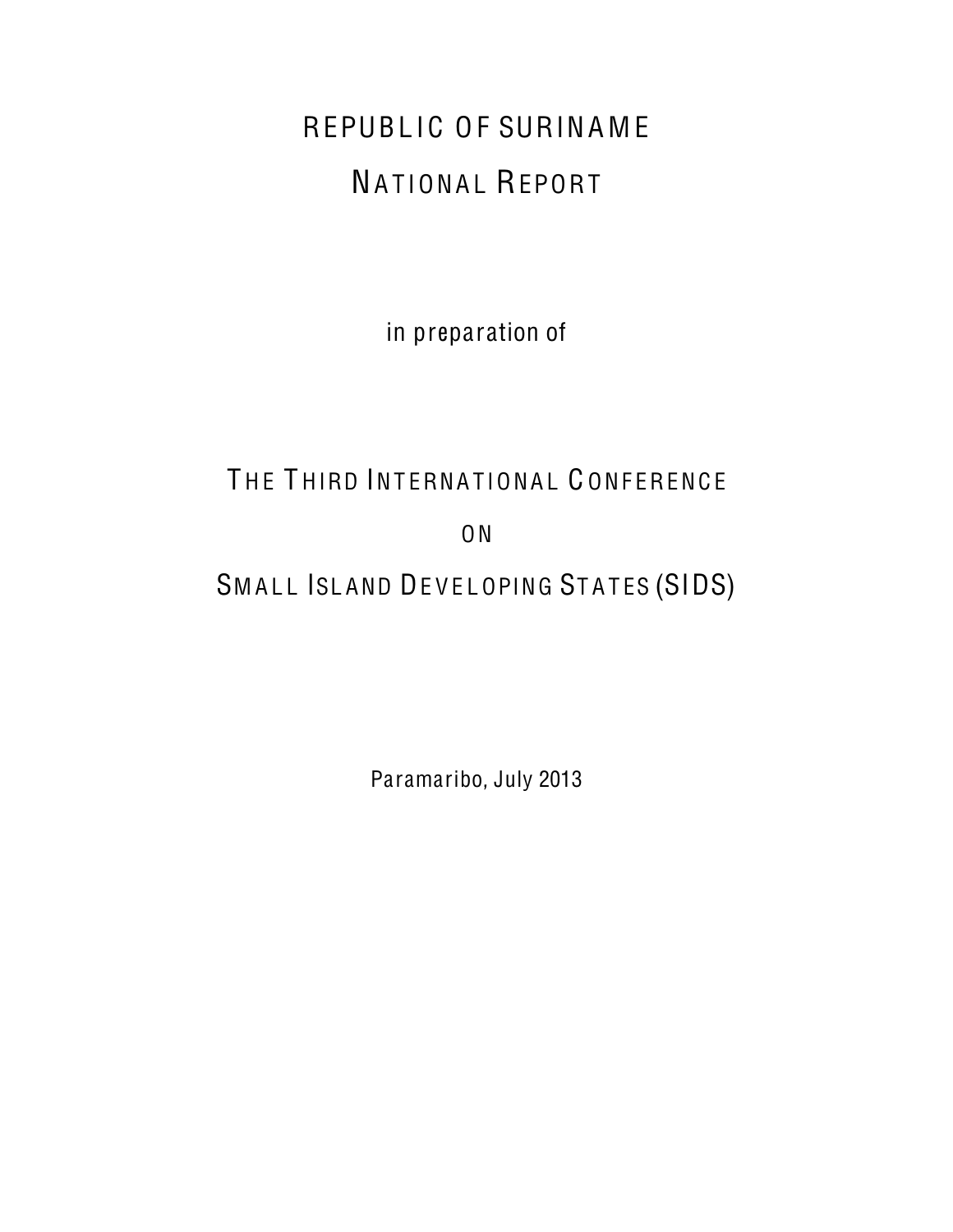# SURINAME REPORT ON SIDS CONFERENCE 2014 © Copyright July 2013 Ministry of Foreign Affairs National Institute for Environment and Development in Suriname (NIMOS)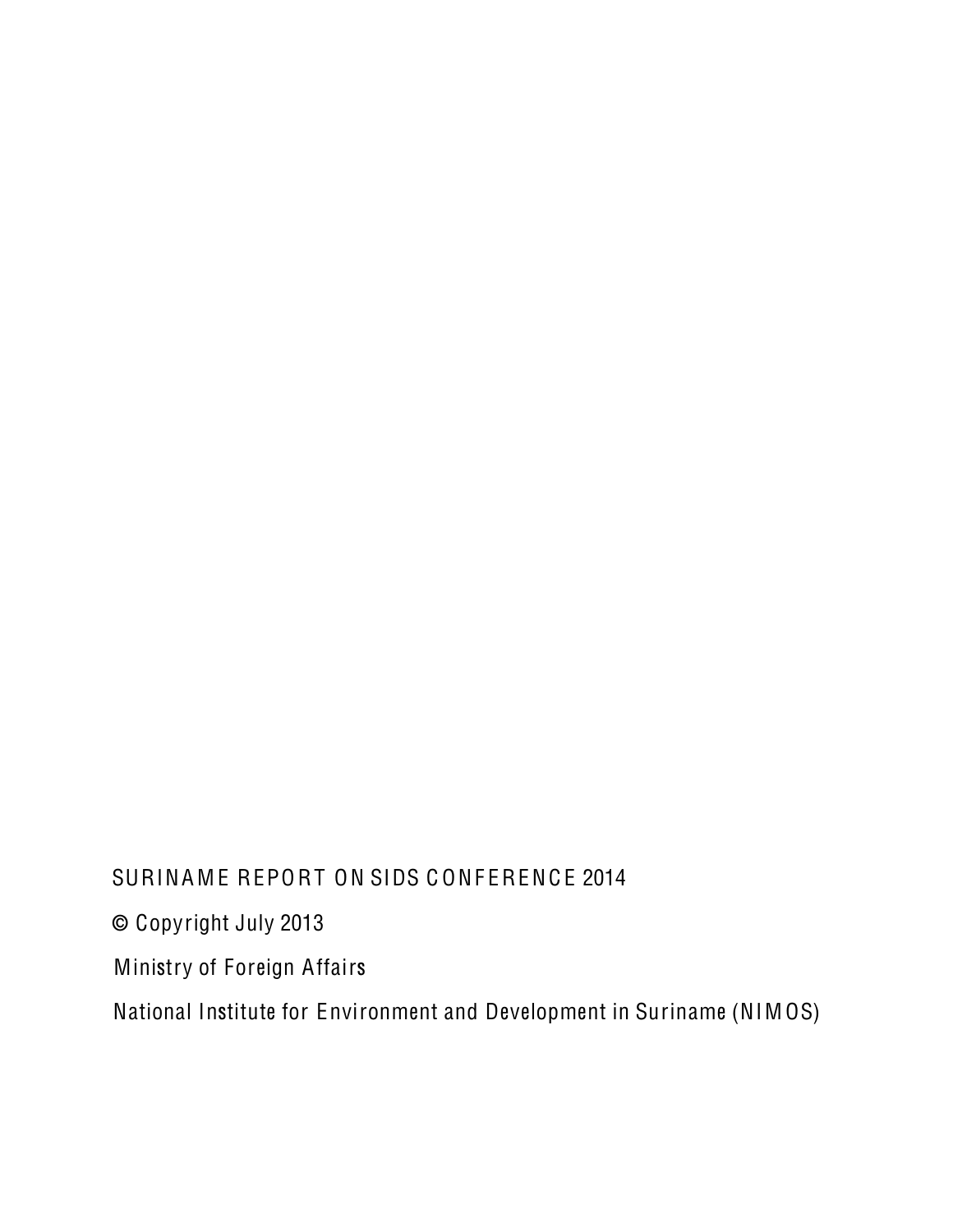# <span id="page-2-0"></span>Content

#### 1 WORKING TOWARDS SUSTAINABLE DEVELOPMENT GOALS: NATIONAL PRIORITIES AND KEY PRIORITY AREAS...  $\mathfrak{D}$

| 2     |                                                                                |  |
|-------|--------------------------------------------------------------------------------|--|
| 21    | LINKING NATIONAL CONSULTATION PROCESS AND INTERNATIONAL DEVELOPMENT AGENDA. 13 |  |
| 2.2   |                                                                                |  |
| 23    |                                                                                |  |
|       |                                                                                |  |
|       |                                                                                |  |
|       |                                                                                |  |
|       |                                                                                |  |
|       |                                                                                |  |
|       |                                                                                |  |
|       |                                                                                |  |
|       |                                                                                |  |
| 2.3.9 |                                                                                |  |

| Bibliography |
|--------------|
|--------------|

# **List of Tables**

|--|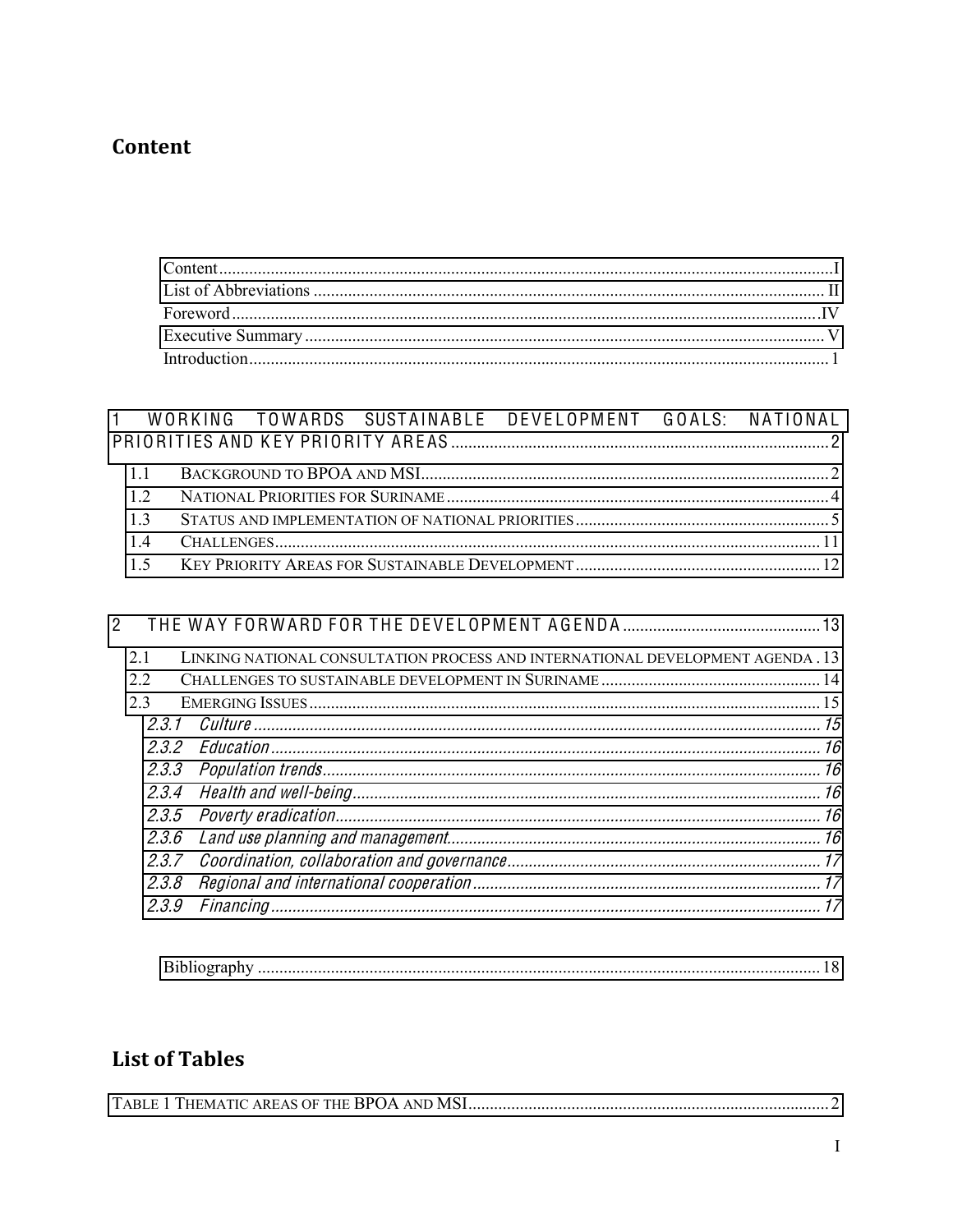# <span id="page-3-0"></span>**List of Abbreviations**

| <b>ACP</b><br>African, Caribbean and Pacific States                            |                                                               |  |  |
|--------------------------------------------------------------------------------|---------------------------------------------------------------|--|--|
| AdeKUS<br>Anton de Kom University of Suriname                                  |                                                               |  |  |
| <b>AFOLU</b><br>Agriculture, Forestry and Other Land-use                       |                                                               |  |  |
| <b>ATM</b>                                                                     | Ministry of Labour, Technological Development and Environment |  |  |
| <b>BPOA</b><br>Barbados Plan of Action                                         |                                                               |  |  |
| <b>CARICOM</b><br>Caribbean Community                                          |                                                               |  |  |
| <b>CBD</b><br>Convention on Biological Diversity                               |                                                               |  |  |
| <b>CCDA</b><br><b>Climate Compatible Development Agency</b>                    |                                                               |  |  |
| <b>CPEC</b>                                                                    | Caribbean Regional Human Resources Development Programme for  |  |  |
| <b>Economic Competitiveness</b>                                                |                                                               |  |  |
| <b>CSME</b><br><b>CARICOM Singe Market and Economy</b>                         |                                                               |  |  |
| <b>ECLAC</b><br>Economic Commission for Latin America and the Caribbean        |                                                               |  |  |
| EEZ<br><b>Exclusive Economic Zone</b>                                          |                                                               |  |  |
| EU<br>European Union                                                           |                                                               |  |  |
| <b>FAO</b><br>Food and Agriculture Organization                                |                                                               |  |  |
| <b>FCPF</b><br><b>Forest Carbon Partnership Facility</b>                       |                                                               |  |  |
| <b>FTAA</b><br>Free Trade of the Americas                                      |                                                               |  |  |
| <b>GDP</b><br><b>Gross Domestic Product</b>                                    |                                                               |  |  |
| <b>IADB</b><br><b>Inter-American Development Bank</b>                          |                                                               |  |  |
| <b>International Labour Organization</b><br><b>ILO</b>                         |                                                               |  |  |
| <b>Inter-Ministerial Advisory Committee</b><br><b>IMAC</b>                     |                                                               |  |  |
| <b>MDG</b><br>Millenium Development Goals                                      |                                                               |  |  |
| <b>MIST</b><br>Management Information System for Tourism                       |                                                               |  |  |
| Mauritius Strategy of Implementation<br><b>MSI</b>                             |                                                               |  |  |
| <b>NCAP</b><br>Netherlands Climate Assistance Program                          |                                                               |  |  |
| <b>NCCR</b><br>National Coordination Centre for Disaster Management            |                                                               |  |  |
| <b>NGO</b><br>Non-Government Organization                                      |                                                               |  |  |
| <b>NIMOS</b><br>National Institute for Environment and Development in Suriname |                                                               |  |  |
| <b>NTFP</b><br>Non-Timber Forest Products                                      |                                                               |  |  |
| <b>OAS</b><br>Organization of American States                                  |                                                               |  |  |
| <b>ODA</b><br><b>Official Development Assistance</b>                           |                                                               |  |  |
| <b>PAHO</b><br>Pan-American Health Organization                                |                                                               |  |  |
| PET<br>Polyethylene terephthalate                                              |                                                               |  |  |
| <b>POP</b><br>Persistent Organic Pollutant                                     |                                                               |  |  |
| REDD+<br>Reduced Emissions from Deforestation and Forest Degradation           |                                                               |  |  |
| <b>RGD</b><br><b>Regional Health Services</b>                                  |                                                               |  |  |
| <b>RPP</b><br><b>Readiness Preparation Proposal</b>                            |                                                               |  |  |
| <b>SBB</b><br>Foundation for Forest Management and Production Control          |                                                               |  |  |
| <b>SDG</b><br>Sustainable Development Goal                                     |                                                               |  |  |
| <b>SIDS</b><br><b>Small Island Developing States</b>                           |                                                               |  |  |
| <b>SPS</b><br>National Planning Office                                         |                                                               |  |  |
| <b>STEP</b><br><b>Small Tourism Enterprises Project</b>                        |                                                               |  |  |
| <b>Turtle Excluder Device</b><br><b>TED</b>                                    |                                                               |  |  |
| <b>UCLA</b><br>University of California in Los Angeles                         |                                                               |  |  |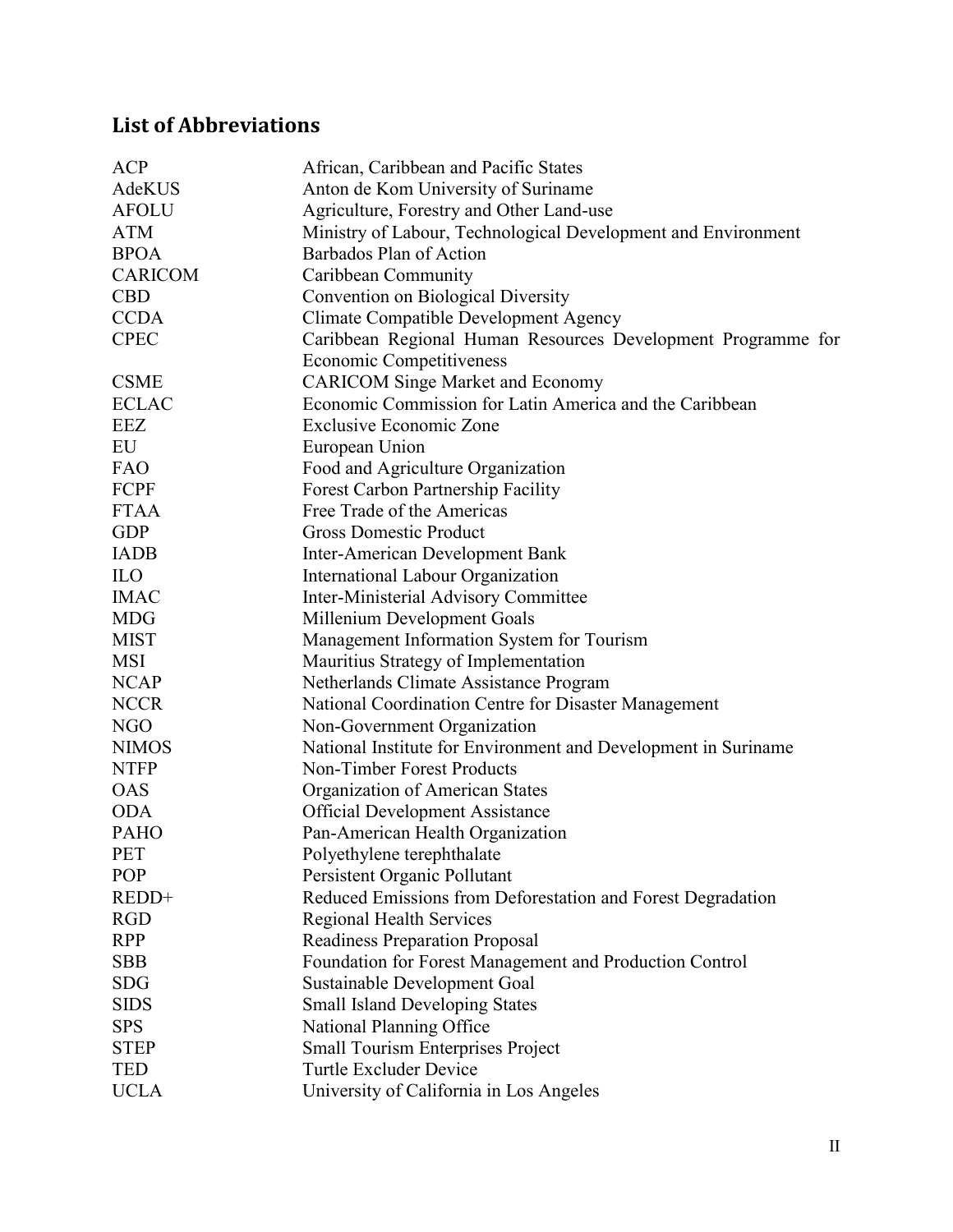| <b>IN</b>     | <b>United Nations</b>                                             |
|---------------|-------------------------------------------------------------------|
| <b>UNASUR</b> | Unión de Naciones Suramericanas / Union of South American Nations |
| <b>UNDAF</b>  | United Nations Development Assistance Framework                   |
| <b>UNDP</b>   | United Nations Development Programme                              |
| <b>UNEP</b>   | United Nations Environment Programme                              |
| <b>UNESCO</b> | United Nations Educational, Science and Cultural Organization     |
| <b>UNFCCC</b> | United Nations Framework Convention on Climate Change             |
| <b>UNFPA</b>  | United Nations Population Fund                                    |
| <b>UNICEF</b> | United Nations Children's Fund                                    |
| <b>UNCSD</b>  | United Nations Conference on Sustainable Development              |
| <b>WTO</b>    | World Trade Organization                                          |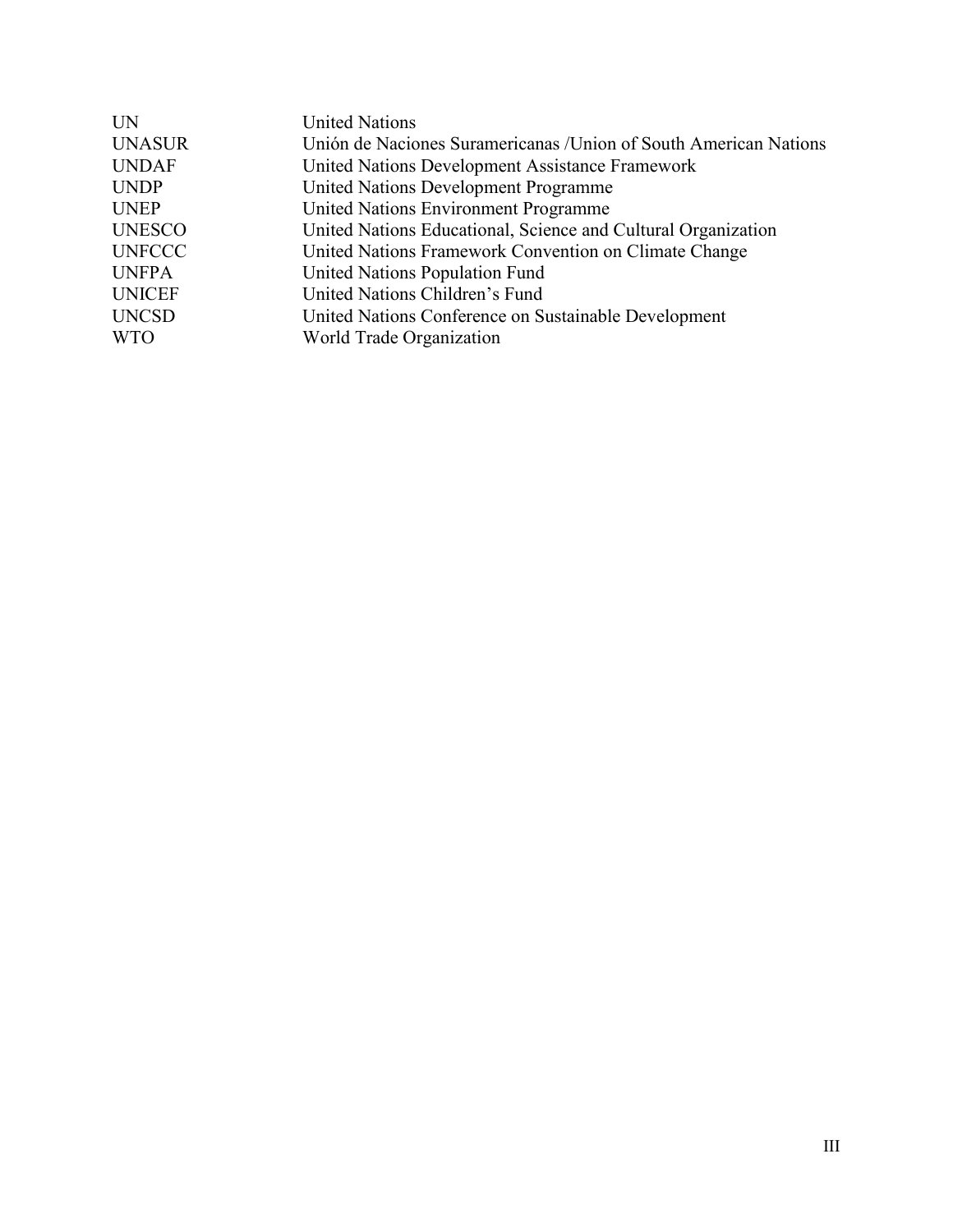# **Foreword&**

The Government of the Republic Suriname has been engaged in the process of drafting a National Report for Suriname in preparation of The Third International Conference on Small Island Developing States (SIDS). By drafting this report, Suriname is honouring its commitments with regard to the implementation of the Barbados Plan of Action (BPOA) and the Mauritius Strategy (MSI). Suriname recognises the sustainable development challenges Small Island Developing States are currently facing. Hence, this report goes beyond the BPOA and MSI; it focuses on addressing the emerging issues and challenges of sustainable development; taken into consideration the UN post-2015 development agenda.

This National Report builds on existing progress reports and marks progress made to strengthen the national institutional framework in terms of coordination between sectors, and provides, where possible, an insight into the integration of sustainable development principles in the Development Plan 2012-2016.

Furthermore, the report describes the results of a consultation process with governmental and non-governmental stakeholders, which has been conducted in the period June – July, 2013.

On behalf of the Government, the Ministry of Foreign Affairs, wishes to acknowledge and to thank all institutions that contributed to the completion of this report. Special recognition goes to the members of the National SIDS Steering Committee, the National Institute for Environment and Development in Suriname, the representatives of the relevant ministries, the Major Groups, as well as the United Nations Development Program (UNDP).

This National Report will positively contribute towards coordinated, balanced, and integrated actions in achieving the sustainable development goals set into the BPOA and the MSI.

On behalf of the Government of the Republic of Suriname,

The Minister of Foreign Affairs,

Winston G. Lackin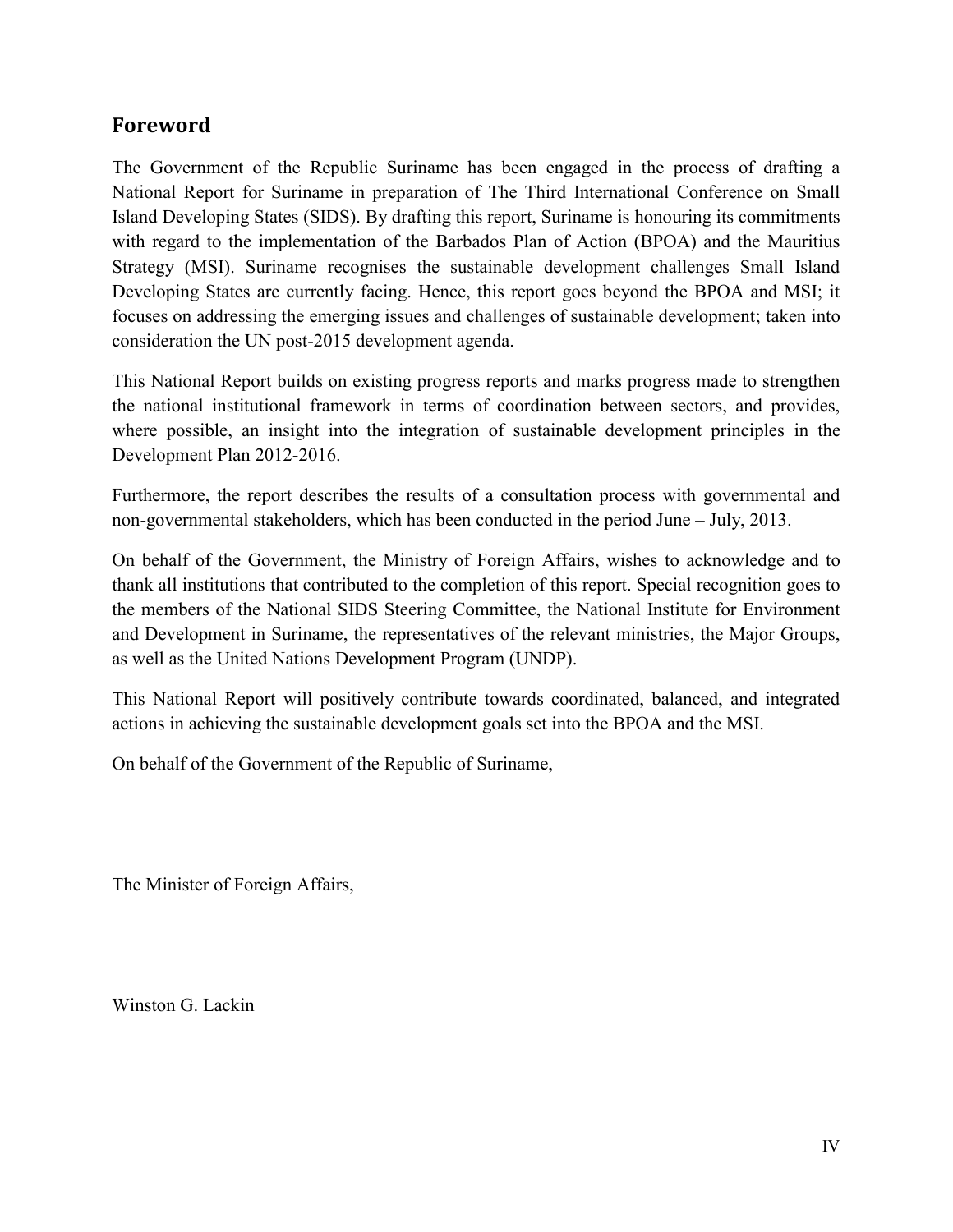# <span id="page-6-0"></span>**Executive Summary**

The United Nations Conference on Sustainable Development (UNCSD, known as Rio+20) called for the convening in 2014 of a third international conference on Small Island Developing States (SIDS), recognizing the importance of coordinated, balanced and integrated actions to address the sustainable development challenges facing these states. Since the effectiveness of the conference depends on national level preparations that will feed into regional preparations, followed by an interregional, and finally the global process, preparations for the third international conference on SIDS need to take place in an effective, well-structured and participatory manner. The process will help the individual states and their respective regions to better prepare themselves in ways that are meaningful to their own sustainable development context, needs and experiences, and that result in tangible actions on the ground.

The preparation for the third international conference on Small Island Developing States (SIDS) should be viewed in the overall context of and linked to other relevant processes such as the discussions on the post-2015 development agenda, national development plans and reviews within each country. The outcomes of the national preparatory processes within a region will be synthesized into background discussion papers for the respective regional meetings.

The current document is the National Report for Suriname, produced in the period June  $-$  July 2013. The report outlines the following:

- progress to date and the remaining gaps in the implementation of the Barbados Plan of Action (BPOA) and the Mauritius Strategy on Implementation (MSI) building on, inter alia, existing reports and relevant processes;
- x practical and pragmatic actions needed for the further implementation of the BPOA and MSI;
- x new and emerging challenges and opportunities for the sustainable development of the country and ways and means to address them, including through the strengthening of collaborative partnerships between SIDS and the international community; challenges and opportunities for strengthening integration, inclusion, implementation and coherence in national planning;
- priorities for consideration, as appropriate, in the elaboration of the post-2015 UN development agenda.

The report builds on existing progress reports and shows progress made to strengthen the national institutional framework in terms of coordination between sectors, and provides, where possible, an insight into how well sustainable development principles have been integrated into development planning. Chapter 1 pinpoints national priorities which Suriname needs to focus on to achieve the goal of BPOA and MSI in the coming years. Chapter 2 mentions the key priority areas and challenges, and also touches on emerging issues that are likely to affect the prospects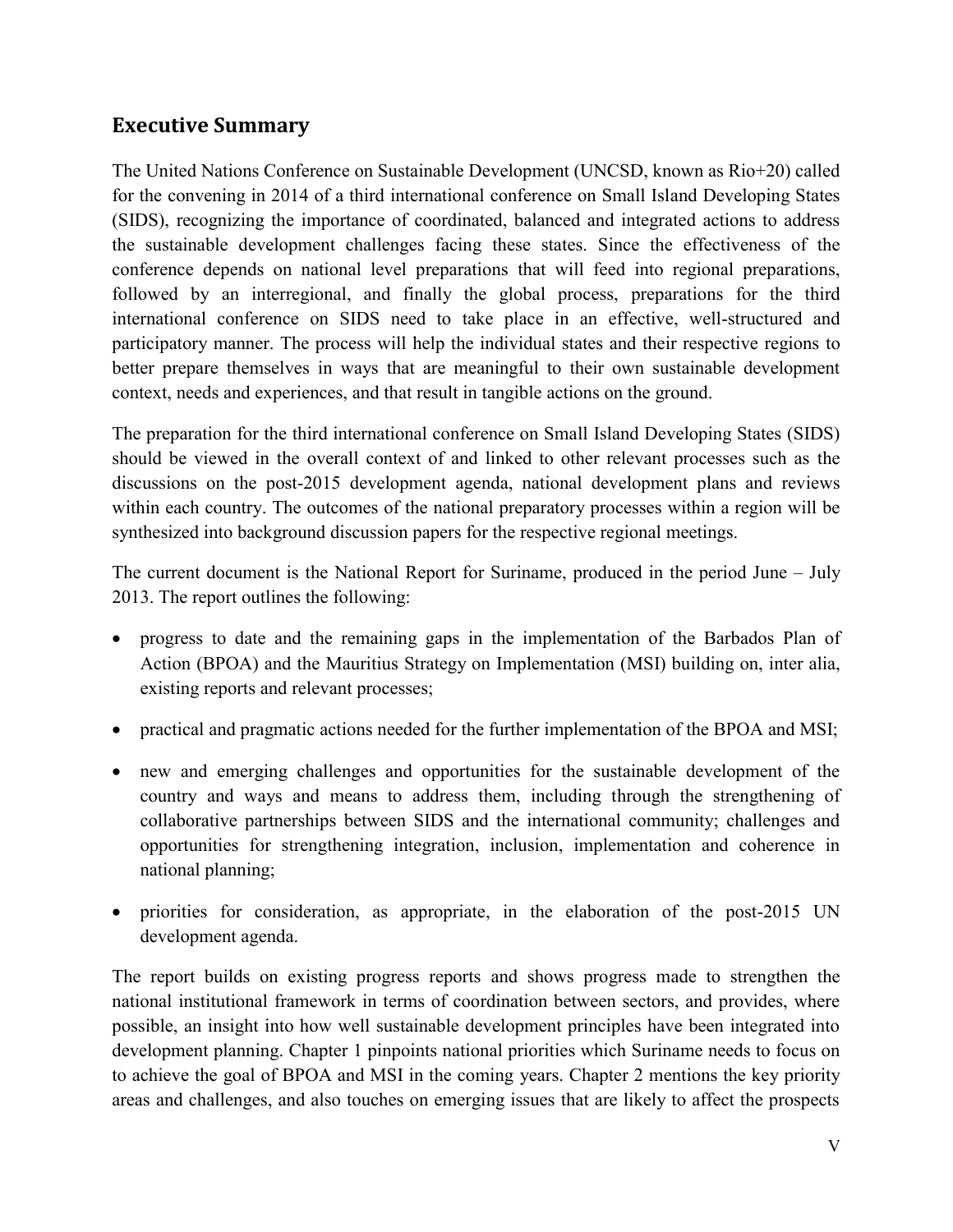for sustainable development and which may pose risks to economic growth and development in Suriname and SIDS.

This national report is the result of a consultation process with Government and non-Government stakeholders. It serves as a resource in the process of further consultations, which will help stakeholders in Suriname to discuss and establish post-2015 sustainable development goals and identify the challenges the country may face in setting out to realize these goals.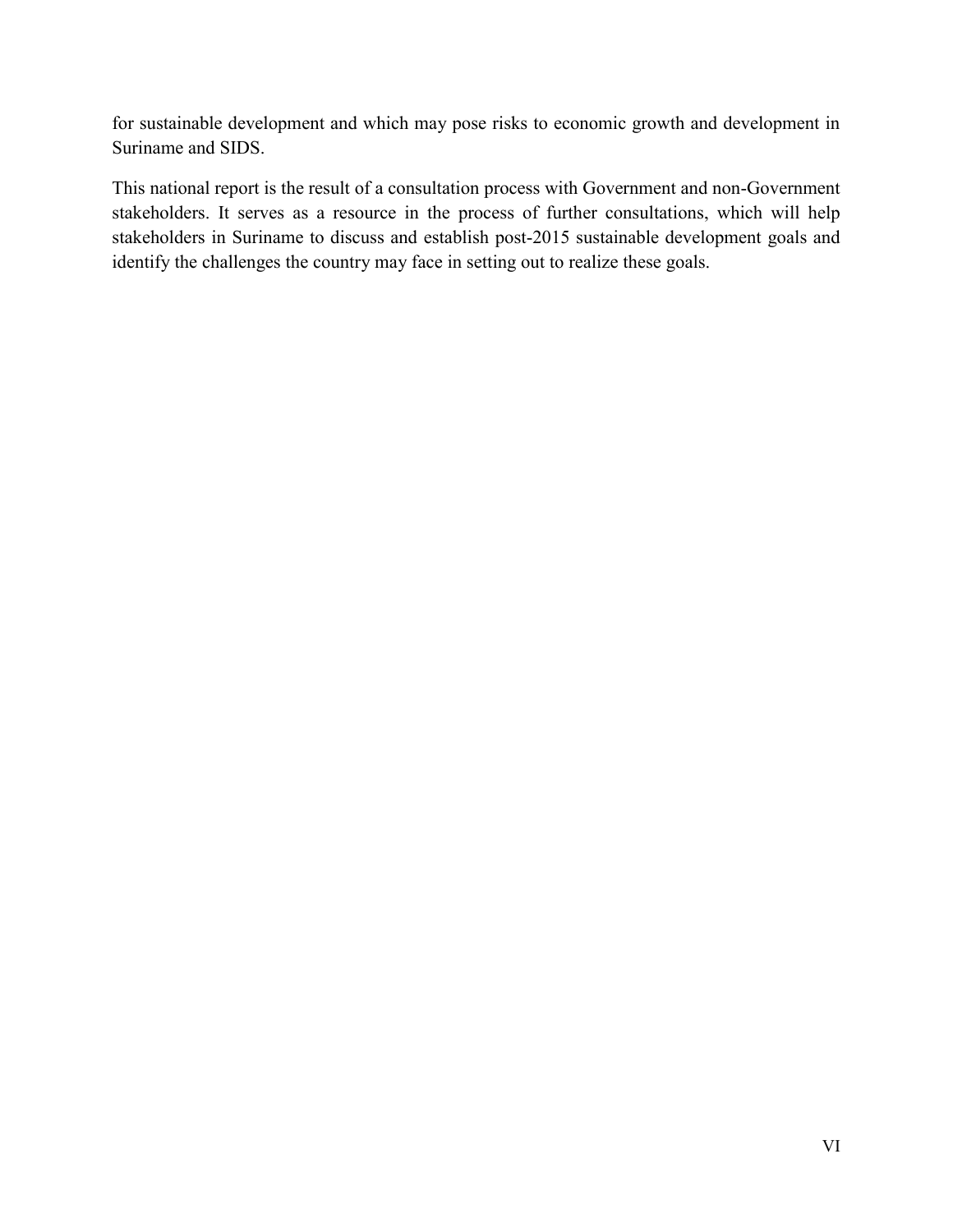# **Introduction**

 $\overline{\phantom{a}}$ 

Suriname joined SIDS in 1981, but only became active in 2002 in the process of the evaluation of the Barbados Programme of Action (BPOA). A National Assessment Report on the Barbados Programme of Action +10 Review was produced by Suriname in 2004.

Suriname's MDG Progress Report 2009 was formulated to monitor progress and provide projections on what the situation was, regarding all relevant goals and how and when they might be achieved on a sustainable basis. The report provides an overview of data with regard to the Millennium Development Goals as of 1990 up to 2009.

In the study conducted in preparation of Suriname's participation in the Rio+ 20 Conference<sup>1</sup>, a number of studies and reports were produced over the years, which have identified the challenges that Suriname faces in trying to achieve sustainable development. This report also gives a number of recommendations, the most important of which were that the government should formulate a vision and strategy on sustainable development, as well as an integrated approach to poverty eradication, build partnerships with and involve civil society and private business, take the lead, and strengthen and streamline structures needed to guide and monitor the process.

What follows is an overview of Suriname's progress in the implementation of the Barbados Programme of Action (BPOA) and the Mauritius Strategy (MSI) in Suriname. The 2004 National Assessment Report on the Barbados Programme of Action +10 Review was taken as a baseline, but the fourteen priority areas of the BPOA are used here as a guide to report on progress.

 $1$  Nationaal Rapport RIO+20, Een statusrapport over Duurzame Ontwikkeling in Suriname 2002-2011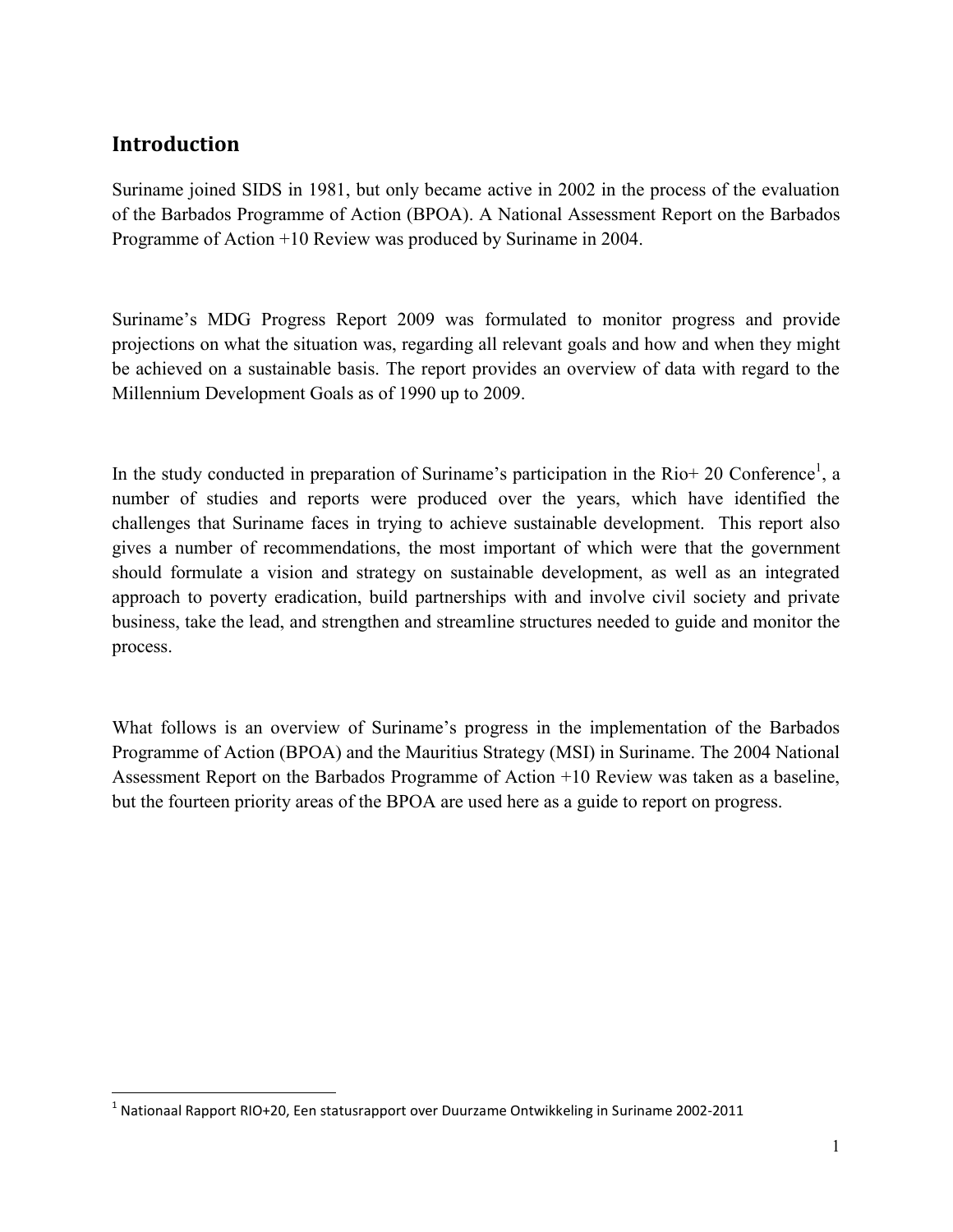# <span id="page-9-0"></span>**1 Working towards Sustainable Development Goals: National Priorities and&Key&rPriority Areas**

# <span id="page-9-1"></span>**1.1 Background to BPOA and MSI**

The Barbados Programme of Action (BPOA) serves as a blueprint for sustainable development of Small Island Developing States (SIDS). The Mauritius Strategy for the Implementation (MSI) of the BPOA addresses important elements that cover the sustainable development of SIDS, as well as actions that should be taken in specific strategic sectors. The Mauritius Strategy was adopted on the understanding that it would complement other existing frameworks, such as the Millennium Development Goals (MDGs). The integration in national plans and the monitoring thereof, however, has proved to be a challenge in most SIDS. The most difficult part of implementing a global framework seems to be to develop meaningful indicators of the main objectives and insert them into national development plans, strategic plans, plans of action, or local level work plans. The following table depicts the thematic areas laid down in the BPOA and Mauritius Strategy.

| <b>Chapter</b> | <b>Barbados Programme of Action (BPoA)</b> | <b>Chapter</b> | <b>Mauritis Strategy (MSI)</b>                     |
|----------------|--------------------------------------------|----------------|----------------------------------------------------|
| 1.             | Climate Change and Sea Level Rise          | 1              | Climate Change and Sea Level Rise                  |
| $\mathcal{L}$  | Natural and Environmental Disasters        | $\overline{2}$ | Natural and Environmental Disasters                |
| 3              | <b>Management of Waste</b>                 | 3              | Management of Waste                                |
| 4              | <b>Coastal and Marine Resources</b>        | 4              | <b>Coastal and Marine Resources</b>                |
| 5              | <b>Freshwater Resources</b>                | 5              | <b>Freshwater Resources</b>                        |
| 6              | <b>Land Resources</b>                      | 6              | <b>Land Resources</b>                              |
| $\overline{7}$ | <b>Energy Resources</b>                    | 7              | <b>Energy Resources</b>                            |
| 8              | <b>Tourism Resources</b>                   | 8              | <b>Tourism Resources</b>                           |
| 9              | <b>Biodiversity Resources</b>              | 9              | <b>Biodiversity Resources</b>                      |
| 10             | National Institutions and Administrative   | 10             | Transportation and Communication                   |
|                | <b>Capacities</b>                          |                |                                                    |
| 11             | Regional Institutions and Technical        | 11             | Science and Technology                             |
|                | Cooperation                                |                |                                                    |
| 12             | <b>Transportation and Communication</b>    | 12             | Graduation from least developed country status     |
| 13             | Science and Technology                     | 13             | Trade: globalization and trade liberalization      |
| 14             | Human Resource Development                 | 14             | Sustainable Capacity development and education for |
|                |                                            |                | sustainable development                            |
|                |                                            | 15             | Sustainable production and consumption             |
|                |                                            | 16             | National and Regional enabling environments        |
|                |                                            | 17             | <b>Health</b>                                      |
|                |                                            | 18             | Knowledge management and information for           |
|                |                                            |                | decision-making                                    |
|                |                                            | 19             | Culture                                            |

<span id="page-9-2"></span>Table 1 Thematic areas of the BPO A and MSI (<sup>F</sup> rom <sup>a</sup> presentation by <sup>C</sup>edri<sup>c</sup> <sup>N</sup>elom, <sup>A</sup>cting Director of NIMOS, <sup>a</sup><sup>t</sup> stakeholde<sup>r</sup> <sup>m</sup>eeting of <sup>19</sup> Jun<sup>e</sup> 2013)

Bron: www.sidsnet.org/thematic-areas



Similar areas reflected in BPOA and MSI



Areas in BPOA that are excluded in MSI



Additional areas included in MSI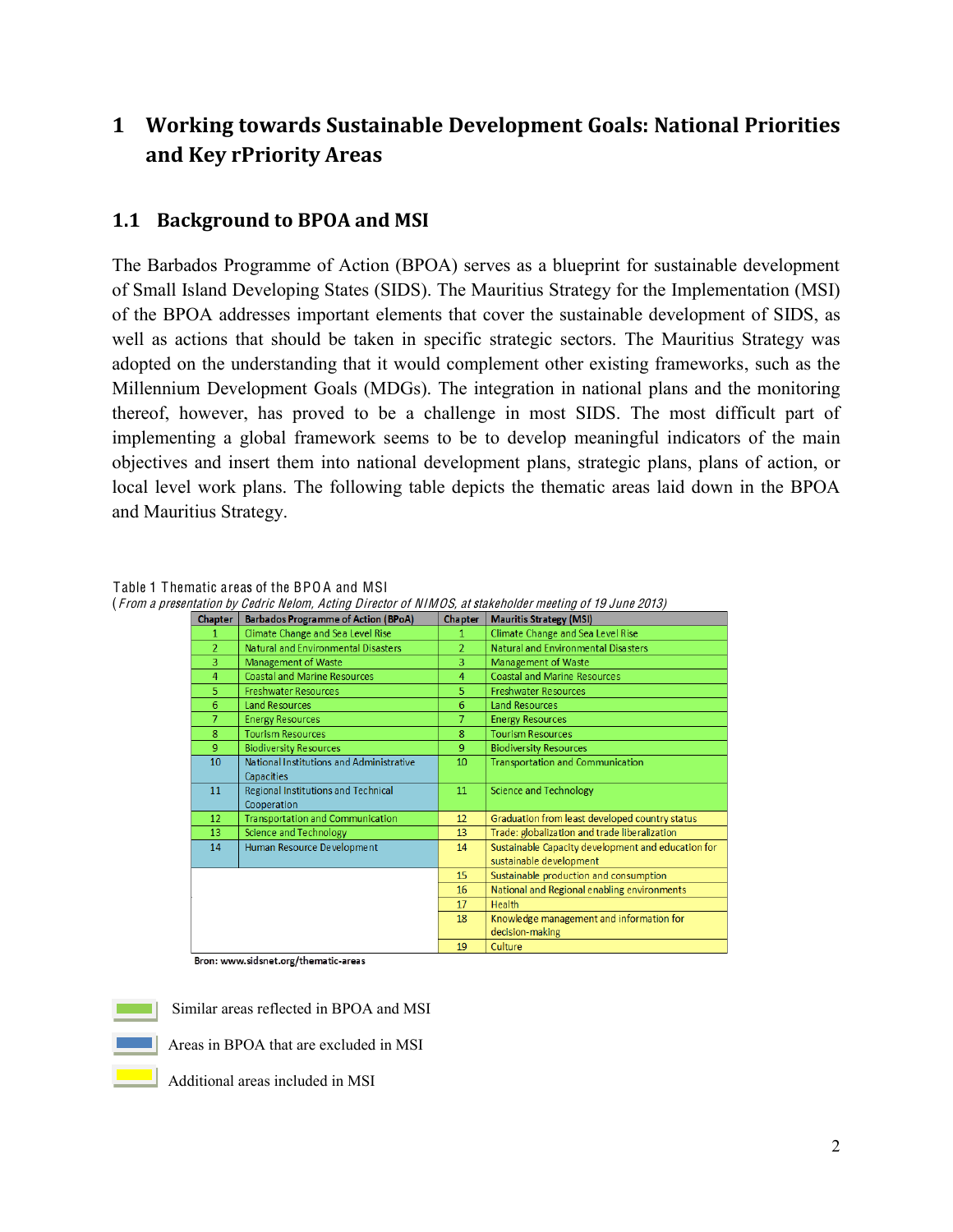The Future We Want, the outcome document of the 2012 Conference on Sustainable Development<sup>2</sup> calls for a wide range of actions, among other things:

- launching a process to establish sustainable development goals;
- detailing how the green economy can be used as a tool to achieve sustainable development;
- strengthening the UN Environment Programme and establishing a new forum for sustainable development;
- promoting corporate sustainability reporting measures;
- $\bullet$  taking steps to go beyond GDP to assess the well-being of a country;
- $\bullet$  developing a strategy for sustainable development financing;
- adopting a framework for tackling sustainable consumption and production;
- $\bullet$  focusing on improving gender equality;
- $\bullet$  stressing the need to engage civil society and incorporate science into policy; and
- recognizing the importance of voluntary commitments on sustainable development.

Paragraphs 178 through  $180<sup>3</sup>$  reaffirm the unique and particular vulnerabilities of Small Island Developing States (SIDS), 'including their small size, remoteness, narrow resource and export base, and exposure to global environmental challenges and external economic shocks, including to a large range of impacts from climate change and potentially more frequent and intense natural disasters.' The conference called for the convening in 2014 of a Third International Conference on Small Island Developing States, stressing 'the importance of coordinated, balanced and integrated actions to address the sustainable development challenges'.

The submission by CARICOM to the UN Conference on Sustainable Development (Rio+20 Conference) emphasized the need for SIDS to identify priority areas that are crucial to their sustainable development process. CARICOM holds the view that the development and implementation of the green economy in the region must be as consistent with current sustainable development priorities as contained in Agenda 21, the JPOI, the BPoA, and the MSI, as well as the legal framework governing CARICOM, namely the revised treaty of Chaguaramas.

Speaking on behalf of the fourteen (14) Member States of the Caribbean Community (CARICOM) represented at the United Nations during the High Level Review Meeting on the Implementation of the Mauritius Strategy for the Further Implementation of the Barbados Programme of Action for the Sustainable Development of Small Island Developing States on 24th September 2010, the Honourable Dr. Kenneth Baugh, Deputy Prime Minister and Minister of Foreign Affairs and Foreign Trade of Jamaica, pointed out six areas where action will be

 $\overline{a}$ 

<sup>&</sup>lt;sup>2</sup> Resolution 66/288. The Future We Want. Adopted by the General Assembly of the United Nations at its sixtysixth session, 11 September 2012.  $3$  Idem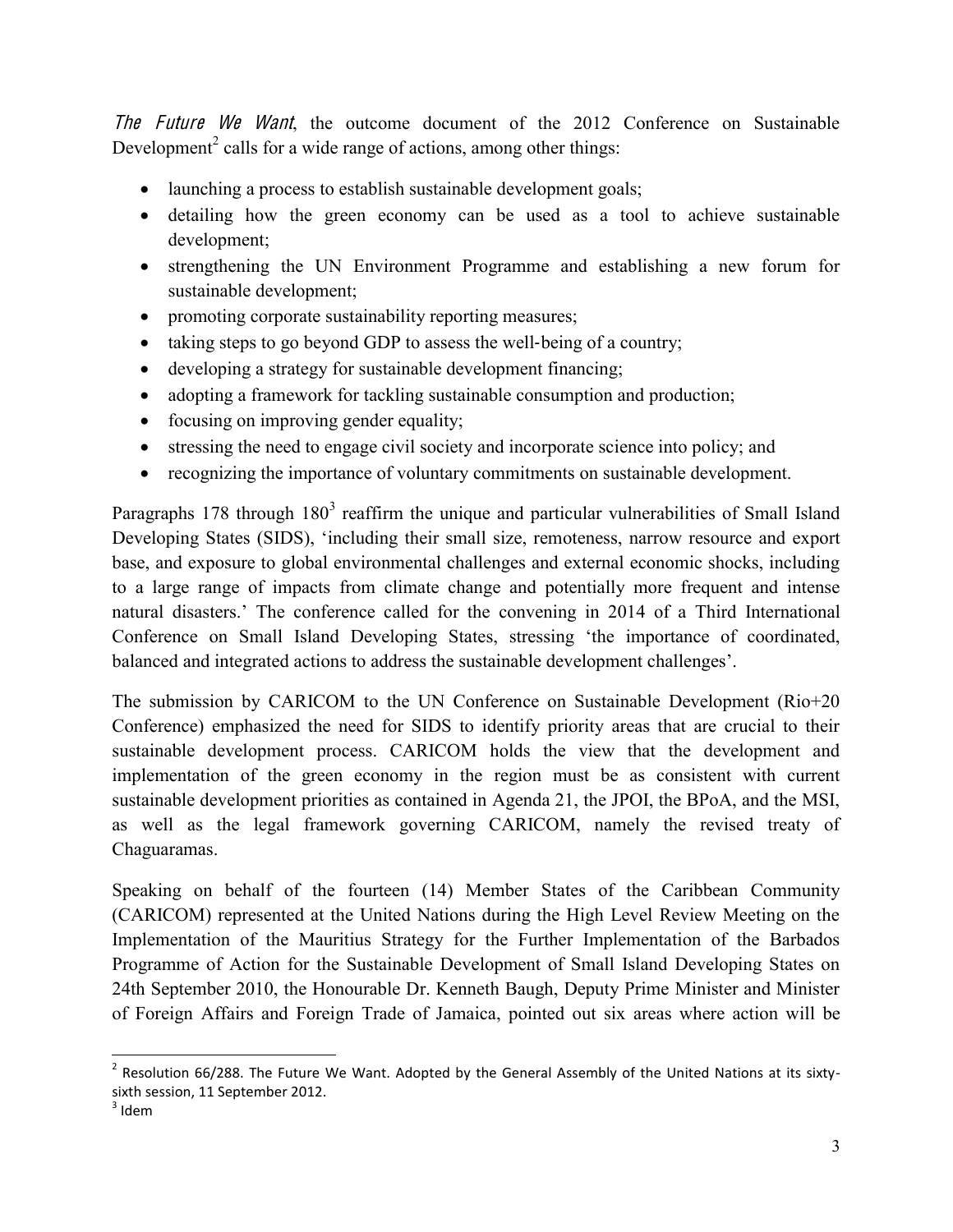required to empower SIDS to bridge the existing gaps and thereby increase their social and economic resilience, namely: development financing; debt sustainability; expansion and access to export markets; sustainable development; climate change mitigation and adaptation; and strengthening of institutional support.

In CARICOM's official submission at the Rio+20 Conference, the following 10 key areas were listed as being crucial to achieving a green economy:

- 1. Agriculture and food security
- 2. Natural resources management, incl. fisheries management and oceans governance
- 3. Water resources management
- 4. Energy, incl. renewable energy and energy efficiency
- 5. Climate change and sea level rise
- 6. Sustainable consumption and production
- 7. Biodiversity
- 8. Sustainable land management
- 9. Waste management and chemicals management
- 10. Provision of the means of implementation (finance, technology transfer and capacity building)

Taking into account the world development framework for sustainable development provided by the MDGs, the framework of the Mauritius Strategy, the outcome of the Rio+20 Conference, and the CARICOM submission with the proposal to focus on a set of key priority areas, Suriname commenced consultations with stakeholders to reach a decision on a set of national key priorities, which will be incorporated in national development plans.

# <span id="page-11-0"></span>**1.2 National&Priorities for&Suriname**

On the basis of the frameworks and criteria formulated and used during the stakeholder consultation workshop on 19 June 2013, eight national priorities were initially identified for Suriname:

- 1. Agriculture and food security
- 2. Natural resources management, incl. fisheries management and oceans governance
- 3. Water resources management
- 4. Energy, incl. renewable energy and energy efficiency
- 5. Climate change and sea level rise
- 6. Biodiversity conservation
- 7. Waste management and chemicals management
- 8. Sustainable tourism

The following criteria were developed and used to arrive at the choice of these national priorities: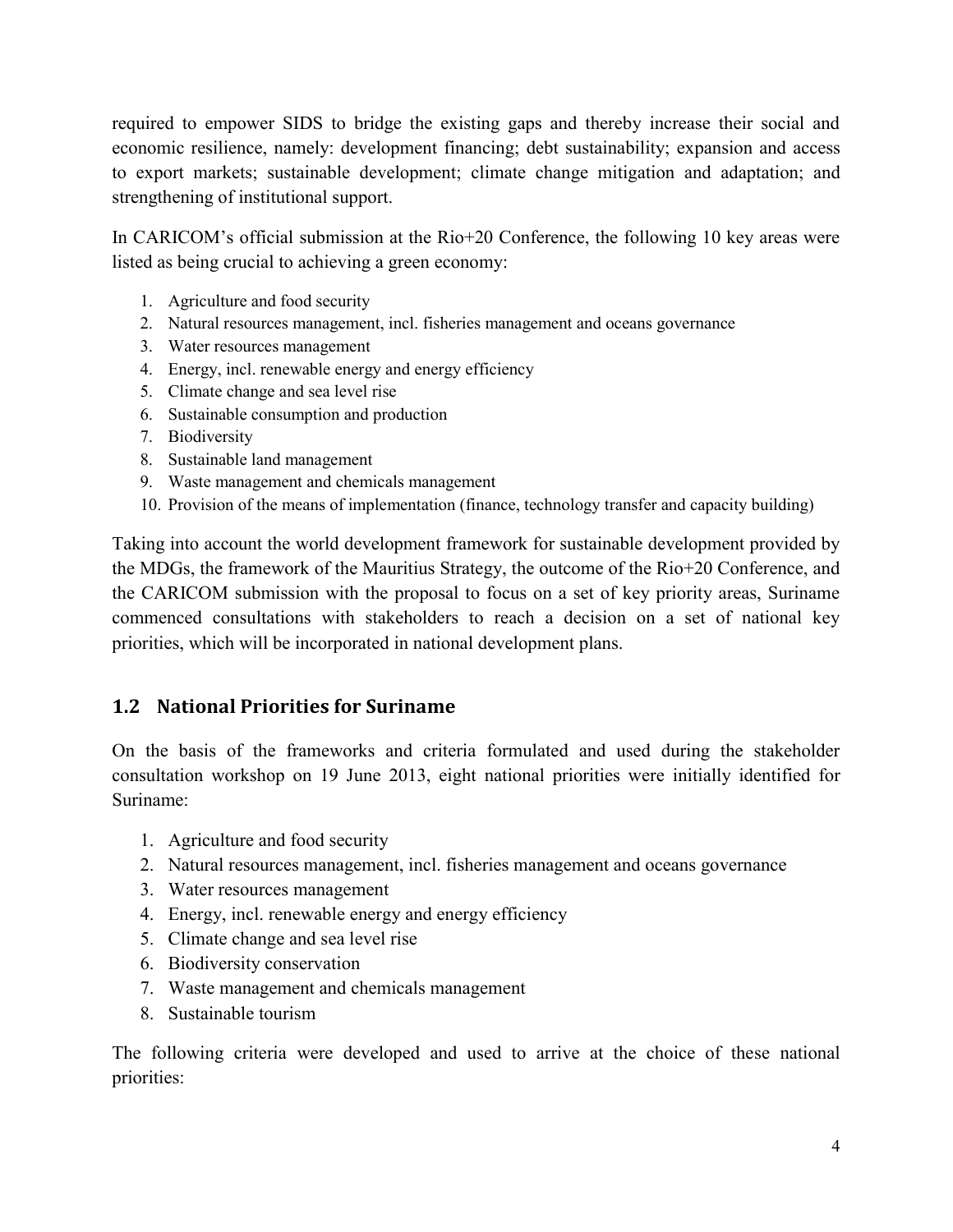- The priorities identified should be in line with those proposed by CARICOM at the Rio+20 Conference.
- The priorities should be relevant to or in line with the development vision of Suriname, as laid down in the  $2012 - 2016$  National Development Plan.
- Relevant documentation, such as national policy documents, strategies and plans of action should be available or in the process of design
- The challenges and gaps pertaining to the priorities need to be addressed urgently through a short-term approach (1-5 years).

Sustainable development is people-centred and ultimately aims at achieving human well-being. A number of important themes, therefore, also need to be addressed as fully integrated crosscutting themes when policies, strategies and plans of action in the framework of sustainable development are formulated in the coming years:

- Poverty eradication
- Gender equality (through gender mainstreaming)
- $\bullet$  Health equity (the strengthening of health systems)
- Education and awareness (to strengthen and maintain human capital base)
- Finance, technology transfer and capacity building

# <span id="page-12-0"></span>**1.3 Status and implementation of national priorities**

A brief overview of the status and implementation in Suriname with respect to each of the national priorities identified during the consultation workshop on 19 June 2013, is given below. The relevant descriptions have been taken from the available reports, policy document, plans of action, etc. mentioned in the heading of each priority area.

# **1.3.1 Agriculture and food security**

Th<sup>e</sup> agricultural <sup>s</sup>ector wa<sup>s</sup> identified <sup>a</sup><sup>s</sup> <sup>a</sup> priority in th<sup>e</sup> Government Policy Statement 2010- 2015. In April 2011 th<sup>e</sup> Ministry <sup>o</sup>f Agricultur<sup>e</sup> presented its poli<sup>c</sup>y document 2010-2015 (Beleidsnot<sup>a</sup> 2010-2015) <sup>a</sup><sup>s</sup> <sup>a</sup> roadmap for th<sup>e</sup> agricultural <sup>s</sup>ector. A total <sup>o</sup>f 8 whit<sup>e</sup> paper<sup>s</sup> <sup>w</sup>er<sup>e</sup> produced, which focu<sup>s</sup> on th<sup>e</sup> <sup>s</sup>ub-sector<sup>s</sup> rice, banana, horticulture, livestock, fisheries, th<sup>e</sup> interior dev<sup>e</sup>lopm<sup>e</sup>nt and documents on agribusiness, and food <sup>s</sup>afety.

The agriculture policy document has 7 main objectives:

- achieve and ensure food security for the entire population Suriname
- $\bullet$  guarantee the agricultural health and food safety
- develop a sustainable agricultural sector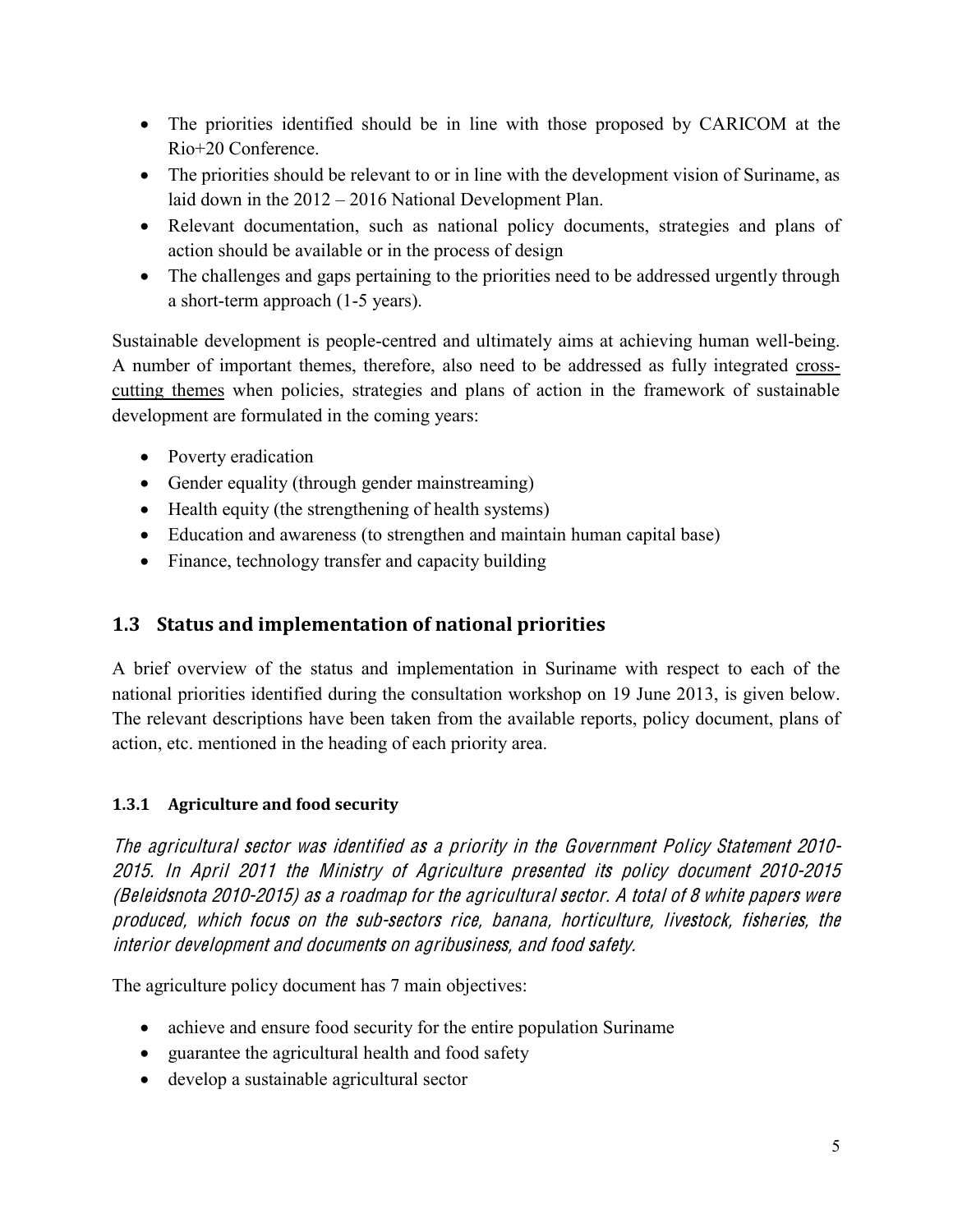- develop the agricultural sector to be the food producer and food supplier of the Caribbean
- increase the agricultural sector contribution to the national economy
- establish the institutional and infrastructural conditions for the sustainable development of the agricultural sector
- manage the preconditions and risks in implementing the agricultural policy framework.

### 1.3.2 Natural resources management, incl. fisheries management and oceans governance

The white paper on the Suriname fishing industry was prepared in two volumes. Volume 1: Subsector Fisheries 2012 -2016 sets out the overall policy for the subsector; Volume 2: White paper "Aquaculture 2012 -2016" outlined the aquaculture policy for Suriname.

The subsector fisheries has a number of urgent problems and challenges, such as outdated legislation, absence of a Fisheries Management Plan (FMP), the absence of an adequate control and monitoring system of the marine resources, a low organizational level within the sub-sector and limited value added of the exported products. In addition, the persistent dominance of foreigners in the sector and the shortage of highly skilled and technical expertise are also major concerns. Moreover, for decades there has been a downward trend in production, in particular in shrimp trawling activities. Other challenges relate to achieving growth and development.

In the framework of sustainable management and food security, the following actions are considered top priorities:

- update and implement the Fisheries Management Plan
- finalize, endorse and enact the new fisheries legislation
- conclude a partnership agreement with the Ministry of Defence and the Ministry of Justice and Police regarding the Coast Guard and on the development of a Monitoring, Control and Surveillance plan
- reorganize the fishing industry and institutional strengthening of the fisheries sector, targeting public and private sector organizations and NGO';
- upgrade the data collection system and training of staff to manage the system
- continue with by-catch reduction from trawl fishing activities.

### 1.3.3 Water resources management

Suriname ranks 6<sup>th</sup> on the World Water Council listing of countries with superfluous water resources. A study Naar een geïntegreerd waterbeheer in Suriname (towards integrated water management in Suriname), was carried out for the World Wildlife Fund Guianas<sup>4</sup> (2011). There

 $<sup>4</sup>$  Naar een geïntegreeerd waterbeheer Suriname (Towards integrated water management in Suriname)</sup>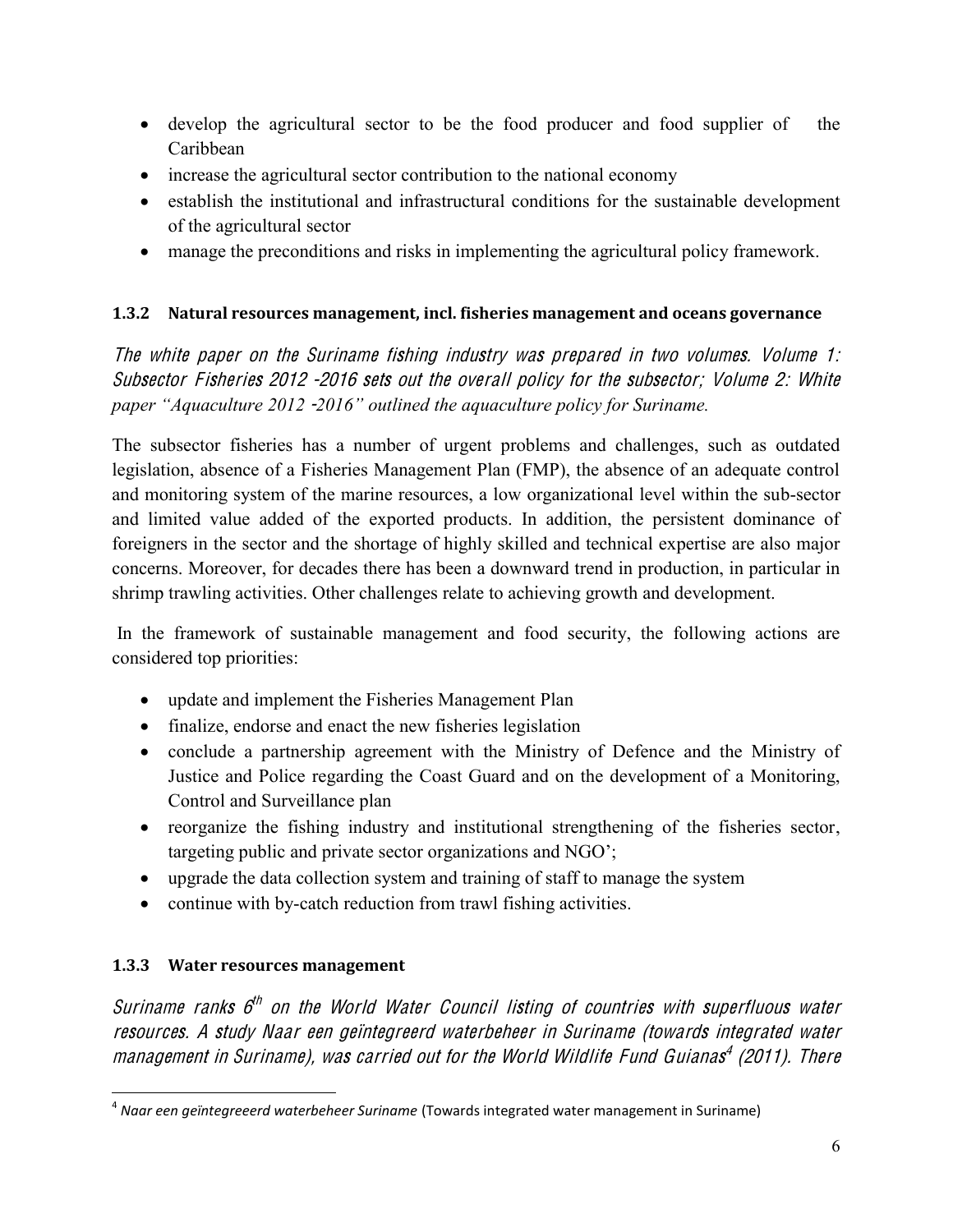## is no adequate water policy and insufficient solid data. The country does have an old water supply system in and around the capital, dating from 1933.

According to the study, the production of surface and sub-soil water in Suriname, solely on the basis of annual precipitation, is around 117  $km^3$ . This amounts to an average of 641,000 litters of water per capita. Based on an annual population growth of 3% and a decrease of 2mm of rain per year while all other parameters remain the same, it has been calculated<sup>5</sup> that the availability of water in 2050 will have decreased by 60% and by 2100 even by over 99%. The most serious challenges are currently the lack of an adequate water policy, the lack of an umbrella law that regulates integrated management of water resources, and the lack of solid research data.

According to the  $2<sup>nd</sup>$  national communication to UNFCCC<sup>6</sup>, Suriname's main freshwater source is the abundant annual rainfall. Seven main rivers annually convey about 4,800 m3/sec of fresh water into the Atlantic Ocean, i.e. approximately 30% of the annual rainfall. The Marowijne and the Corantijn Rivers contribute to 70% of the total discharge.

The coastal area plays an important role in the maintenance of drinking water reserves, because freshwater aquifers are available in this area, which are the main source of potable water for people living here, and especially in and around the capital of Paramaribo. Of all the aquifers only the Zanderij aquifer is subjected to recharge, whereby rainfall in the savanna belt percolates in into the ground and replenishing this aquifer.

### 1.3.4 Energy, incl. renewable energy and energy efficiency

Suriname has produced a Draft National Energy Policy for 2013-2033<sup>7</sup>. It provides the framework to achieve the country's energy goals and will consolidate Surinamese energy policy, which has been outlined in various documents, including the '2000 Energy Master Plan' and the report 'Renewable energy potential and business opportunities in Suriname'. The implementation framework will include energy strategies and key actions up to 2033; a new action plan will be prepared every three years (i.e. 7 action plans up to 2033).

The most significant source of energy is hydro-electricity (currently supplying 95% of the country's electricity generation requirements), while 26% of the total energy supply is generated through the hydropower system at Afobaka. Approximately 5% of Suriname's electricity production is through small power generators, which use diesel fuel, in remote interior areas. Other sources of renewable energy used in Suriname include solar, biomass and wind energy. The national electrification rate is 85%, with 79% of the population connected to the national

<sup>&</sup>lt;sup>5</sup> Dr. Sieuwnath Naipal PhD during his acceptance speech as a professor of natural sciences at the Anton de Kom University of Suriname. Quoted in Naar een geïntegreeerd waterbeheer Suriname

<sup>&</sup>lt;sup>6</sup> Second National Communication to UNFCCC.

<sup>&</sup>lt;sup>7</sup> Information from: Suriname's Energy Policy (Draft), 2013 - 2033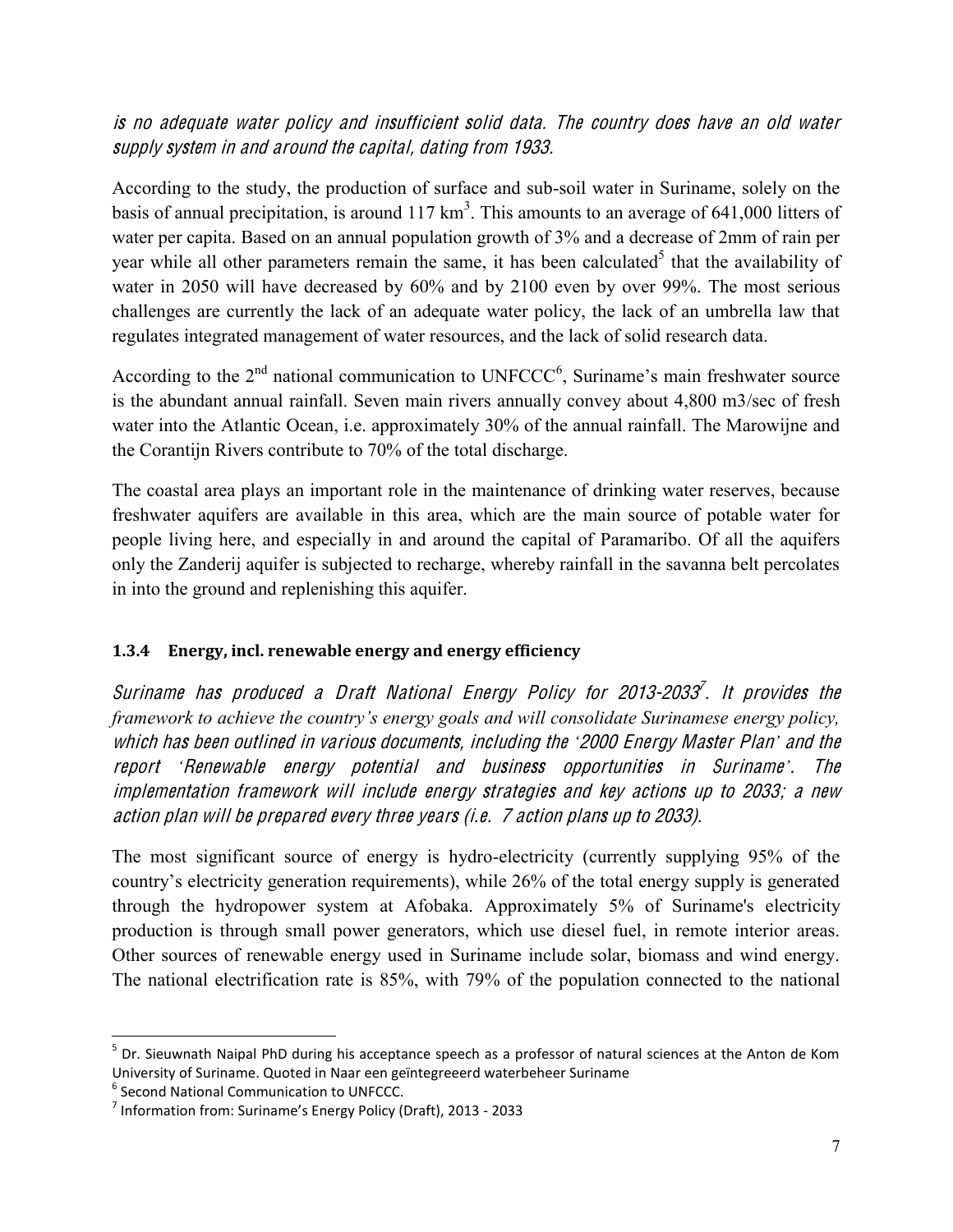grid and 6%, which live in the Hinterland, reliant on diesel unit installed by the Department for Rural Energy.

Suriname's energy management framework comprises a long-term vision, five national goals and a set of strategies to move the energy sector to one that is modern, affordable to the people of Suriname and enables Suriname to become an example of wide-scale renewable energy penetration as part of its movement towards a green and sustainable economy.

### **1.3.5** Climate change and sea level rise

Surinam<sup>e</sup> <sup>s</sup>ubmitted an Initial National Communication t<sup>o</sup> UNFCCC and ha<sup>s</sup> als<sup>o</sup> <sup>c</sup>ompleted th<sup>e</sup> formulation <sup>o</sup>f th<sup>e</sup> Second National Communication t<sup>o</sup> UNFCCC, which i<sup>s</sup> <sup>e</sup>xpected t<sup>o</sup> b<sup>e</sup> <sup>s</sup>ubmitted befor<sup>e</sup> th<sup>e</sup> <sup>e</sup>nd <sup>o</sup>f thi<sup>s</sup> year. Ther<sup>e</sup> i<sup>s</sup> no <sup>c</sup>limat<sup>e</sup> <sup>c</sup>hang<sup>e</sup> poli<sup>c</sup>y document, but Surinam<sup>e</sup> ha<sup>s</sup> <sup>c</sup>hose<sup>n</sup> t<sup>o</sup> <sup>s</sup>ubmit <sup>a</sup> Readiness Project Proposal t<sup>o</sup> th<sup>e</sup> FCPF and t<sup>o</sup> <sup>u</sup>s<sup>e</sup> th<sup>e</sup> REDD+ structure<sup>s</sup> described in that document for th<sup>e</sup> planning process for <sup>s</sup>ustainabl<sup>e</sup> dev<sup>e</sup>lopm<sup>e</sup>nt in Suriname. The Final RPP was submitted in June 2013.

Suriname has a tropical climate with abundant rainfall, a uniform temperature, and high humidity. Average daily temperature in the coastal region is  $27.4^{\circ}$  Celsius, with a daily variation of 5°C. Annual variation of the average temperature is 2-3°C. The interior has relatively similar figures, although variation of daily temperatures can be larger (10-12°C).

Considering regional and global changes, it is expected that with the rise of the sea level a shift of the coastal line might occur. A 50 cm rise of the water depth in front of the coastline will, together with changes in wind pattern and wind intensity, result in intensified wave attacks on the shoreline, land loss, owing to this inundation and flooding, salinization and loss of biodiversity of the immediate coast. The frequency of storm surge at a given height will increase. Winds will be stronger than what they are now owing to the increase of  $CO<sub>2</sub>$  in the atmosphere and the rise in temperature, which is directly connected to storm activity. Marshes within the coastal wetlands are likely to remain or may even grow in aerial extent in the face of sea level rise. They may alter as a result of increased water logging, changes in salinity and even biota.

Carbon dioxide accounts for the greatest percentage of emitted GHGs in Suriname. Total GHG emissions for the inventory year 2008 equal  $6,365.75$  CO<sub>2</sub> eq. The energy sector, with an emission of  $3,788.15$  CO<sub>2</sub>, is the largest GHG source, contributing over 59% of the total GHG emission. Parts of the Agriculture, Forestry and Other Land-use (AFOLU) sector act as a sink, with an absorption of  $-8,243.05$ Gg of CO<sub>2</sub> eq, making Suriname a net sink for CO2 ( $-1,883.09$ Gg  $CO<sub>2</sub>$  eq). In 2007, Suriname ranked #86 in terms of  $CO<sub>2</sub>$  emissions with per capita emissions of 4.8 metric tons of  $CO<sub>2</sub><sup>8</sup>$ .

 $\overline{\phantom{a}}$ 

 $8$  National Energy Policy (Draft) 2013 – 2033, p.3/4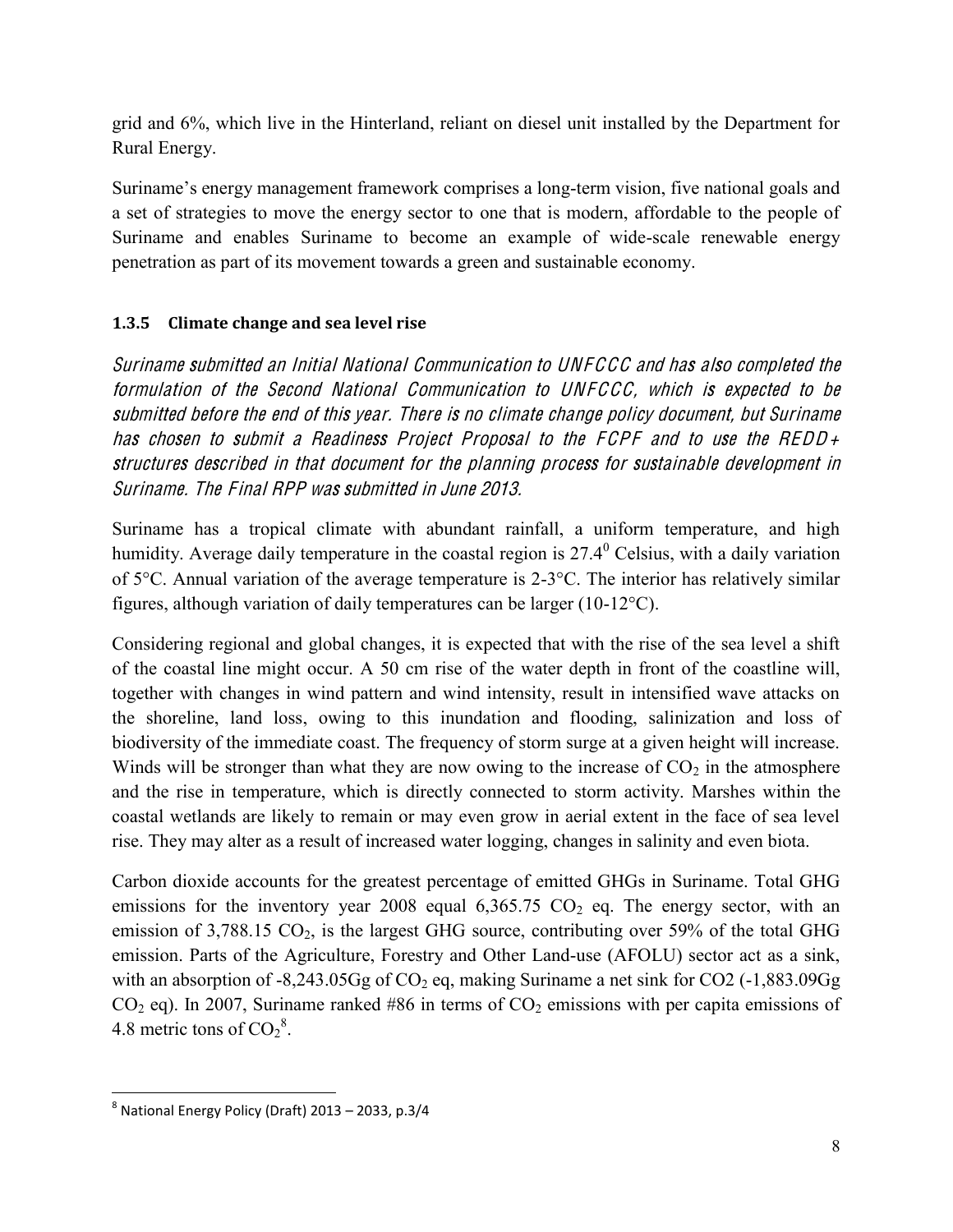#### **1.3.6 Biodiversity**

Surinam<sup>e</sup> formulated <sup>a</sup> National Biodiversity Strategy in 2006 and <sup>a</sup> National Biodiversity Action Plan for the period 2012 - 2016. The country has also prepared four National Reports to th<sup>e</sup> UN Convention on Biological Diversity <sup>s</sup>ince it <sup>s</sup>igned th<sup>e</sup> Convention in 1992 and ratified it in 1996. Th<sup>e</sup> last <sup>o</sup>f thes<sup>e</sup> progress <sup>r</sup>eports date<sup>s</sup> from Octobe<sup>r</sup> 2012.

The National Biodiversity Strategy (NBS) sets out the national vision, goals and strategic direction in order to conserve, protect and sustainably use our rich biological diversity and biological resources and distribution. It serves as a framework for the Biodiversity Action Plan for  $2012 - 2016$ , which identifies activities, tasks and expected outcomes. The NBS is based on strengths and assets in our natural, social, institutional and infrastructure environment, since these serve as the basis for an achievable National Biodiversity Strategy. A vision statement of the country's Biodiversity Strategy was developed, in which the commitment of the people of Suriname is reflected to value and protect the national biodiversity.

The strategic direction is framed by several principles, including:

Incorporation of biodiversity, cultural and nature conservation measures and values into national development plans and sector plans;

Creation of financial and human resources to achieve and sustain the national vision;

Improvement of the capacity of people to value biodiversity socially and economically and to understand the benefits of all forms of biodiversity;

Establishment of an educational system that benefits from awareness on biodiversity issues.

The Biodiversity National Plan of Action  $2012 - 2016$  has eight areas of interest:

- Conservation of biodiversity
- Sustainable use of biodiversity
- Regulated access to genetic material and associated knowledge, with fair and equitable sharing of benefits
- Knowledge acquisition through research and monitoring
- $\bullet$  Capacity building
- Raising awareness and empowerment through education and communication
- Cooperation at local and international level
- Sustainable financing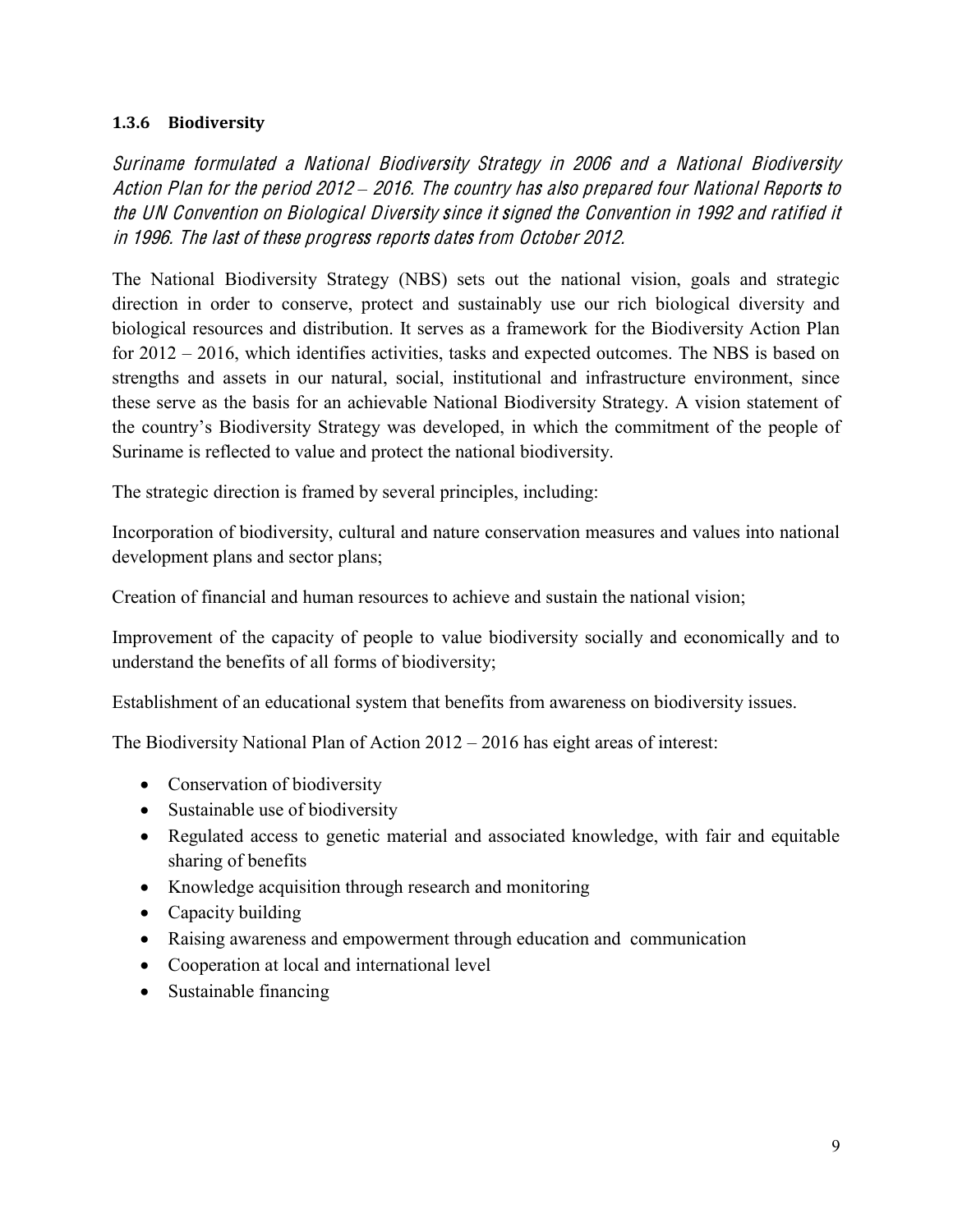#### **1.3.7** Waste management and chemicals management

Surinam<sup>e</sup> ha<sup>s</sup> started th<sup>e</sup> process t<sup>o</sup> ratify th<sup>e</sup> Stockholm Convention on Persistent Organi<sup>c</sup> Pollutants. A National Impl<sup>e</sup>mentation Plan on Persistent Organi<sup>c</sup> Pollutants (POPs) and an updated Chemical<sup>s</sup> Profil<sup>e</sup> <sup>w</sup>er<sup>e</sup> produced in 2011 with UNDP <sup>a</sup>ssistance. Th<sup>e</sup> NIP aim<sup>s</sup> <sup>a</sup>t th<sup>e</sup> management and pha<sup>s</sup><sup>e</sup> out <sup>o</sup>f POP<sup>s</sup> in Suriname, describe<sup>s</sup> th<sup>e</sup> background <sup>o</sup>f th<sup>e</sup> issue<sup>s</sup> and th<sup>e</sup> <sup>c</sup>urrent <sup>s</sup>ituation <sup>o</sup>f POP<sup>s</sup> <sup>s</sup>ubstances, which i<sup>s</sup> th<sup>e</sup> baselin<sup>e</sup> inventory. Th<sup>e</sup> NIP als<sup>o</sup> detail<sup>s</sup> all strategie<sup>s</sup> and <sup>a</sup>ction<sup>s</sup> which <sup>n</sup>eed t<sup>o</sup> b<sup>e</sup> undertake<sup>n</sup> in orde<sup>r</sup> t<sup>o</sup> <sup>m</sup>eet th<sup>e</sup> obligation<sup>s</sup> <sup>o</sup>f th<sup>e</sup> Stockholm Convention. A National Assessment Report on Wast<sup>e</sup> Manag<sup>e</sup>ment wa<sup>s</sup> drawn up in 2013. Thi<sup>s</sup> Report give<sup>s</sup> <sup>r</sup>ecommendation<sup>s</sup> t<sup>o</sup> improv<sup>e</sup> wast<sup>e</sup> management, and <sup>e</sup>stablishe<sup>s</sup> <sup>a</sup> monitoring and <sup>e</sup>valuation <sup>m</sup>echanis<sup>m</sup> with identified indicators. Wast<sup>e</sup> management <sup>r</sup><sup>e</sup>gulation i<sup>s</sup> <sup>c</sup>ontained in <sup>s</sup>ector-specifi<sup>c</sup> legislation. Th<sup>e</sup> <sup>c</sup>ountry ha<sup>s</sup> <sup>n</sup>eithe<sup>r</sup> <sup>a</sup> wast<sup>e</sup> management poli<sup>c</sup>y nor plan.

Waste management in Suriname is in a developmental stage, and currently, existing systems can hardly cope with the waste generated. There is little or no regulation for the operations of the country's dumps. The open dump operates at low level of efficiency and poses health and environmental risks to persons entering and operating within the facility and neighbouring community. Illegal dumping and littering along roadsides and in open waters continues to be a problem.

At present, Suriname does not have a dedicated facility to store or dispose of hazardous waste. The problem is often exacerbated because of the small quantities of many types of hazardous waste. Currently, medical waste is burned at 2 locations in Paramaribo. Both facilities are fully operational. Furthermore, the Ministry of Health is working on a central medical waste processing plant to accommodate all the healthcare facilities in and around Paramaribo. This plant will be situated away from populated areas to reduce healthcare risk which can be caused by waste incineration. It is estimated that household waste generated ranges from 0.3 kilogram's per capita per day in the rural areas to 0.5 kilograms per capita per day for Paramaribo.

The imports of pesticides (primarily for the agricultural sector and household use) have increased and the use of pesticides doubled between 2005 and 2009. Although Suriname is not a producer of pesticides, almost 10 % of the imported pesticides are exported. There are not enough systems in place to sufficiently guide the safe use of pesticides. In general, there is insufficient dissemination of risk-related information to transportation companies, salespersons and users. Suppliers and users are not familiar with processes of risk management. The mixing of pesticides is generally practiced without knowledge of the specific risks and impacts to human health. Pesticides are stored with the wholesalers and users. The majority of the identified obsolete pesticides and POPs pesticides are stored inadequately.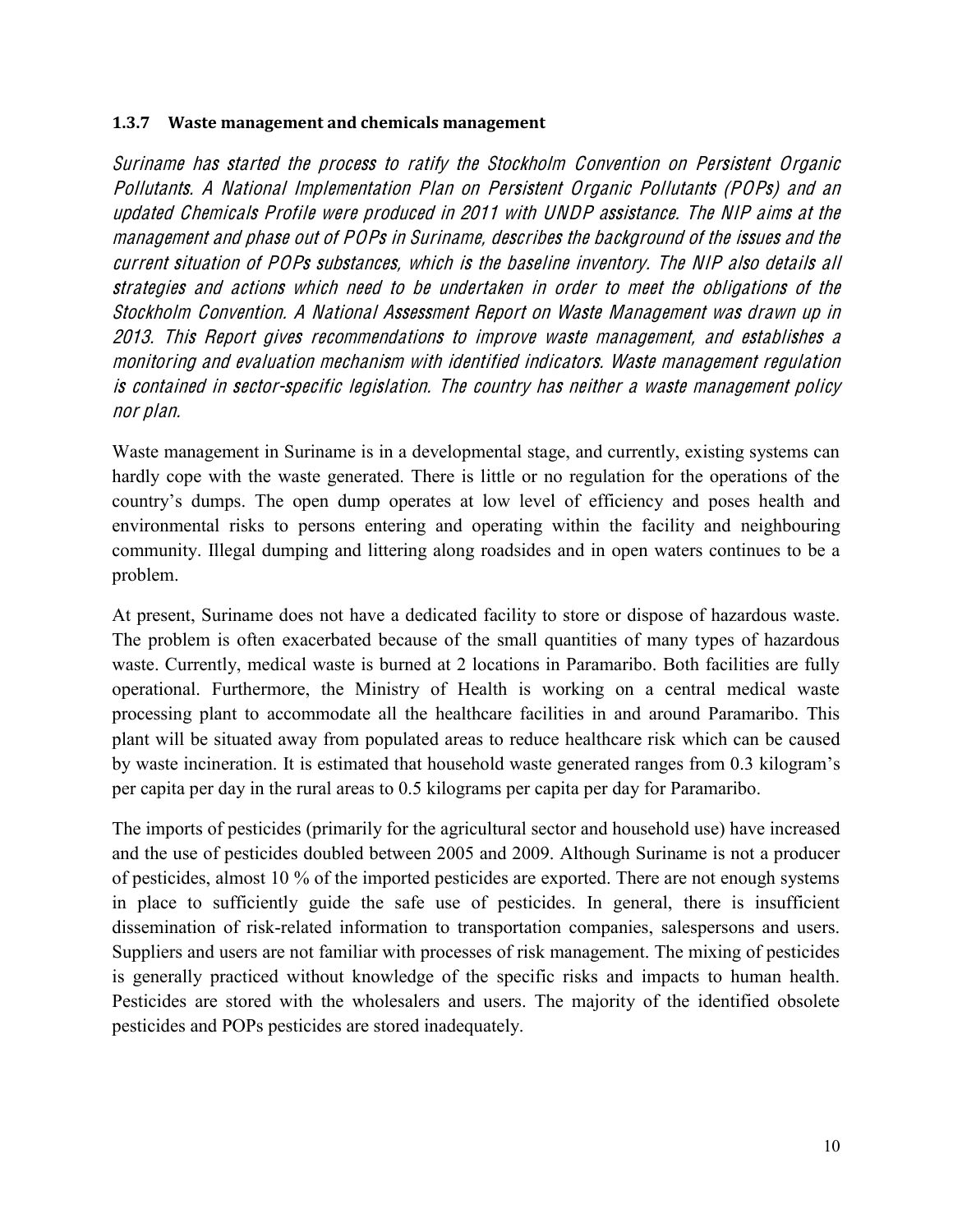#### **1.3.8** Sustainable tourism

Ther<sup>e</sup> i<sup>s</sup> no formulated touris<sup>m</sup> poli<sup>c</sup>y, but th<sup>e</sup> government ha<sup>s</sup> mad<sup>e</sup> th<sup>e</sup> dev<sup>e</sup>lopm<sup>e</sup>nt <sup>o</sup>f <sup>s</sup>ustainabl<sup>e</sup> touris<sup>m</sup> <sup>a</sup> priority. A valu<sup>e</sup> <sup>c</sup>hain analysi<sup>s</sup> <sup>o</sup>f th<sup>e</sup> touris<sup>m</sup> <sup>s</sup>ector wa<sup>s</sup> <sup>c</sup>ompleted in 2011 as the first step of the Government's request to develop a tourism plan of action. In early 2012 th<sup>e</sup> Foundation for Touris<sup>m</sup> <sup>n</sup> Surinam<sup>e</sup> (STS) hired <sup>a</sup> professional marketing <sup>c</sup>ompany t<sup>o</sup> produce <sup>a</sup> touris<sup>m</sup> marketing plan.

After the 1.6 million ha Central Suriname Nature Reserve and the city of Paramaribo became UNESCO World Heritage sites, a number of studies and reports on the tourism sector were produced, new tourism products were identified and developed, and new sites, especially in the hinterland of Suriname, were developed. Most attention was given to the development of nature tourism and ecotourism.

The Ministry of Transport, Communication and Tourism requested Conservation International Suriname's support to develop a tourism plan of action. A value chain analysis of the tourism sector<sup>9</sup> was produced in 2011 by the UCLA Anderson School of Management. The Foundation for Tourism in Suriname (STS) was the counterpart for this project, and responsible for involving the tourism sector stakeholders. The document analyses the tourism sector and the potential of the market for Suriname. The value chain analysis was the first step towards the tourism plan of action.

# <span id="page-18-0"></span>**1.4 Challenges**

l

Sustainable development is about integrating sectors that have so far been treated as independent and separate development components. There are a number of challenges to be faced as an integrated sustainable development vision, strategy and programme are formulated in Suriname, including the following:

Integrating cross-cutting thematic areas into the key priority areas requires a completely different set of capacities, knowledge and skills among decision-makers, Government technical staff, and partners from the private sector and NGOs.

There are rapid changes in the technology required and used to support and implement a sustainable development programme. Suriname has not formulated a vision or strategy on

 $9$  This study was implemented as part of a worldwide agreement between the UCLA Anderson School of Management and Conservation International to utilize the expertise of advanced students in field activities, especially when in-country capacity for such studies was low. STS hired an international marketing bureau to develop a tourism marketing plan for Suriname, which would also be part of the tourism plan of action. The first stakeholder meetings were held, but the further development of the tourism plan of action and the marketing plan are currently on hold.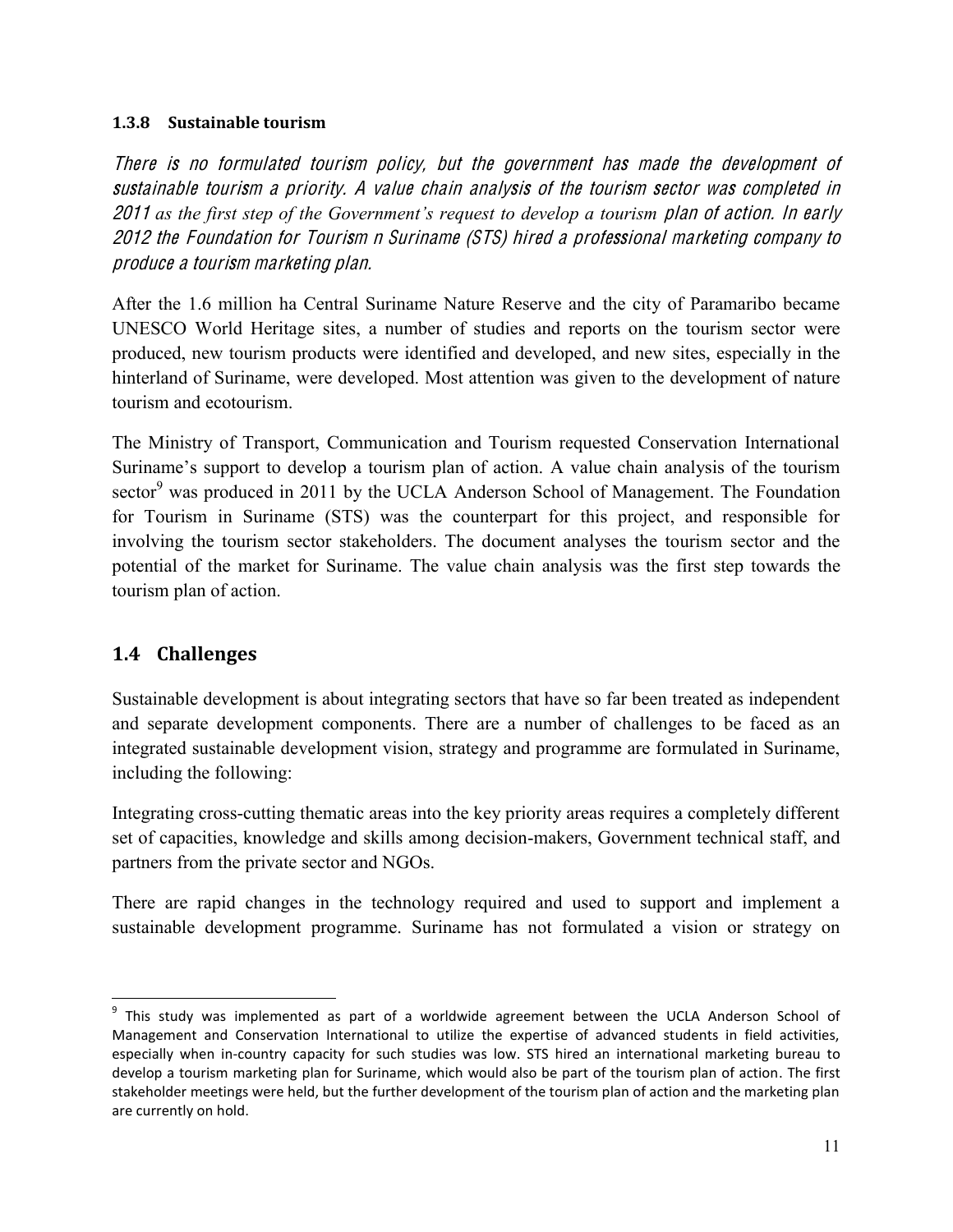technological development yet, and this is essential if decisions are to be taken for the sustainable path forward.

The capacities required to develop clear indicators to measure progress in complicated, integrated priority areas are scarce and/or lacking in country on the short term.

The current national planning system of Suriname needs to be adjusted, and aligned with the district decentralization programme this being implemented, so that efficient and adequate planning, decision-making, implementation and fundraising at district and local levels can take place.

Funding needs to be available for the continuous process of planning, implementation, monitoring and evaluation at all levels (international, regional, national, district, local).

# <span id="page-19-0"></span>**1.5 Key Priority Areas for Sustainable Development**

In the stakeholder workshop of 24 July 2013, discussions focused on the actual key priority areas to sustainable development. Participants retained the focus more or less on the national priorities that had already been identified. It should be noted that the cross-cutting themes identified above (poverty eradication; gender equality; health equity; education and awareness; financing, technology transfer and capacity building) were so still considered important.

Five key priority areas:

- 1. Agriculture and food security
- 2. Energy, incl. renewable energy and energy efficiency
- 3. Natural resources management (including fisheries management, oceans governance, water resources and biodiversity conservation)
- 4. Climate change and sea level rise
- 5. Waste management and chemicals management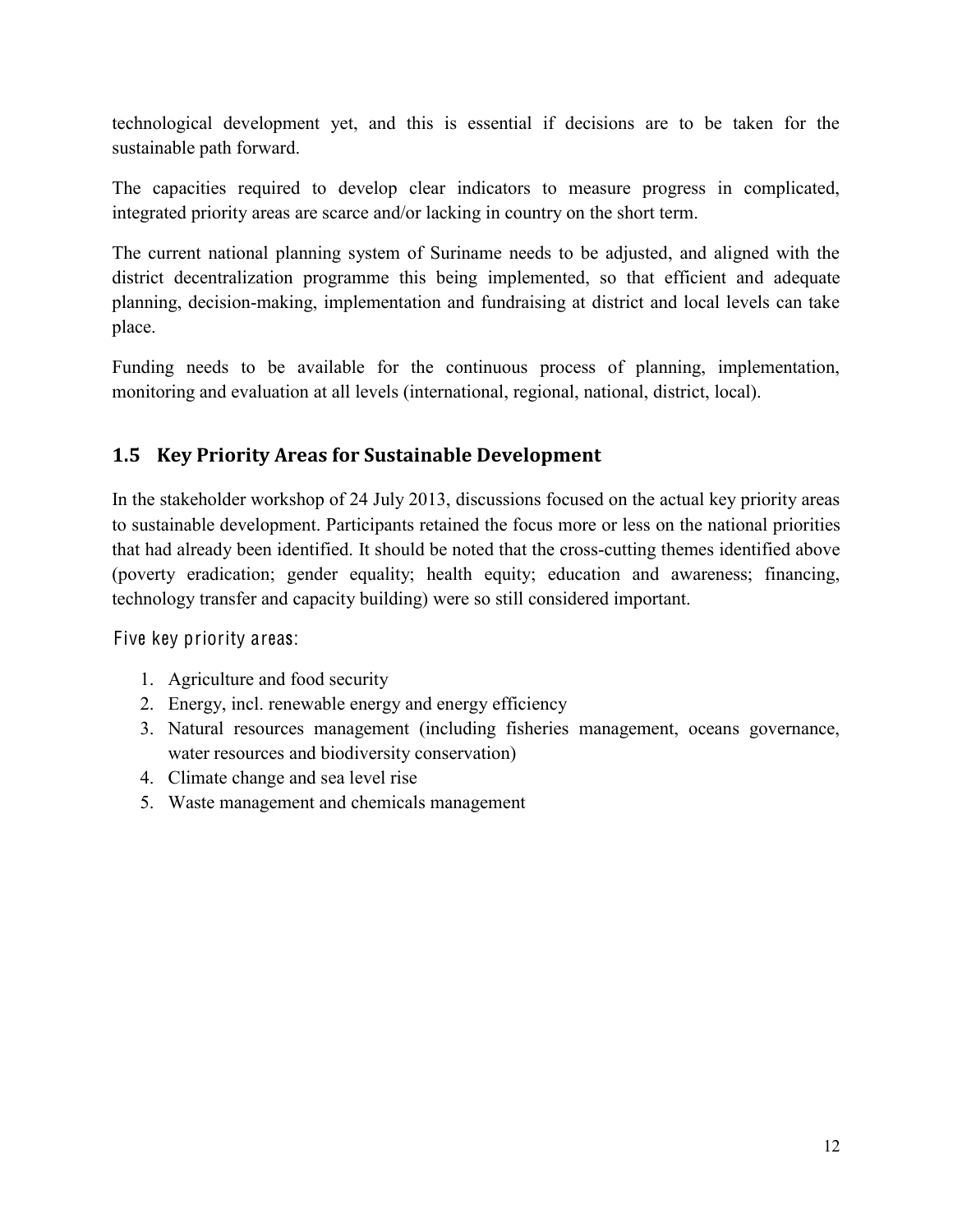# <span id="page-20-0"></span>**2 The&Way Forward for the Development Agenda**

# <span id="page-20-1"></span>**2.1 Linking national consultation process and international development agenda**

During the Rio+20 Conference, a single development agenda was promoted. However, a lot of studies and analyses are still needed before a post-2015 development agenda can be formulated. As we continue to discuss and prepare for the Sustainable Development Goals (SDGs), we need to ponder how the current MDGs can still be integrated, because we will not have been able to attain all of these goals by 2015. The post-2015 development agenda also needs to take into account the special situation of middle-income countries like Suriname, as well as the vulnerable position of Small Island Developing States (SIDS).

In the process of planning towards the post-2015 development agenda in Suriname, the people participating in the consultations first need to fully understand the intricacies of dealing with international and national interests, as well as what an integrated approach to national sustainable development programmes meant. A good understanding of the dynamics and content at the national level was regarded as the first step towards comprehending the development agenda at the world level. It is only after this process has been completed that discussions on a post-2015 development agenda can commence and generate realistic results.

Suriname has not formulated a clear, long-term vision on national sustainable development. Instead, five-year development plans are produced, which coincide with an administration period of each new government coming to office after general elections. The current government has chosen for a low-carbon development strategy with the establishment of the Climate Compatible Development Agency and the decision to set up a Climate Compatible Development Unit in the office of the President. But without a clear vision on sustainable development, the formulation of such a strategy will remain a difficult task.

The stakeholder workshop of 19 June 2013 brought together representatives of major groups<sup>10</sup> to discuss the national report on SIDS and identify key priority areas for the post-2015 sustainable development goals (SDGs). For many of the major group representatives, this workshop was the first time they had had the opportunity to discuss issues of sustainable development. Moreover, this type of process was new to many of them. The emphasis was, therefore, on first having the major groups representatives understand the concept of sustainable development and the intricacies of bringing national and international priorities in line with one another. Participants discussed and agreed upon national key priority areas for Suriname, in the framework of SIDS. At the end of the day, they had chosen 7 national key priorities and had identified challenges and emerging issues for Suriname.

 $\overline{\phantom{a}}$ 

 $10$  The nine major groups were formed in preparation of the Rio+20 conference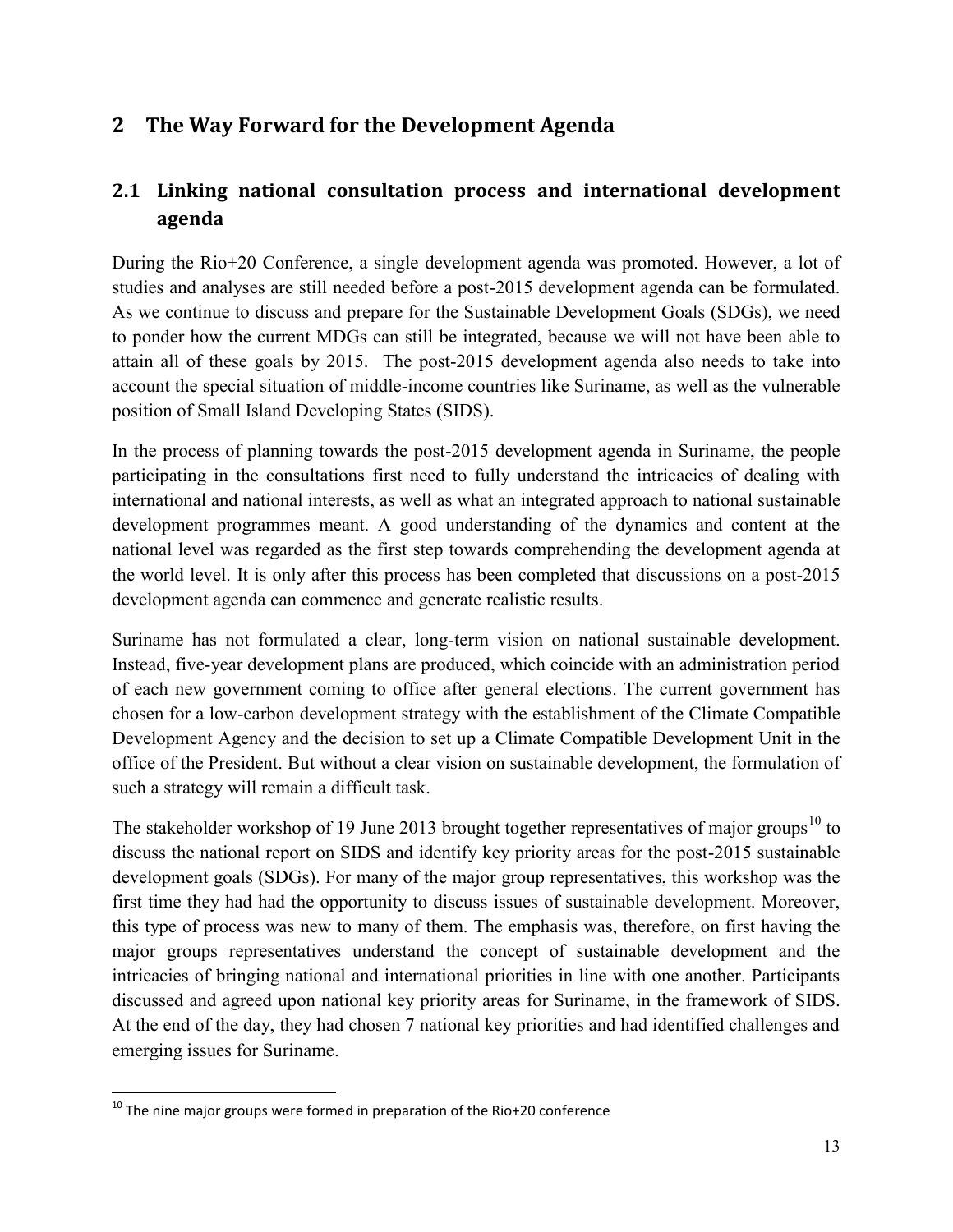The next step will be a meeting to introduce and discuss the Caribbean views and key priority areas, which are expected to be discussed at the SIDS meeting in early July in Jamaica. This will lead to a better understanding of Caribbean SIDS issues, as well as a better comprehension of the international development agenda and the choice of sustainable development goals (SDGs) for the post-2015 period. At the end of that meeting, participants will not only be able to understand Caribbean SIDS priority areas, but most likely be able to identify five key priority areas and a number of emerging issues which they think Suriname should present at the international forum on the post-2015 development agenda.

# <span id="page-21-0"></span>**2.2 Challenges to sustainable development in Suriname**

Many reports in the past have identified the challenges to sustainable development, which Suriname faces. Some of these challenges are listed below<sup>11</sup>, and some of them are most likely to be the same for the Caribbean SIDS:

- Clear policies are lacking, and without these it is difficult to formulate goals and plans, and monitor implementation or progress towards attaining goals.
- Decision-makers need to understand that sustainable and equitable development is a process with a long-term vision and goals, which require patience and investments in time and money.
- There is no clear understanding among decision-makers of sustainable development and how to achieve the ultimate goal of human well-being.
- Actions and decisions which are required in order to develop an integrated development agenda are hampered by a lack of legislation and outdated legislation.
- Collaboration and integration of development efforts are needed at all levels  $$ international, national, and local.
- Local authorities need to be given more authority in the management of land, water and waste. Such decentralization, together with good governance structures that ensure situational leadership at the local level and link to nationally formulated policies, will have a better chance of developing collaborative local partnerships, where control mechanisms can more easily be applied.
- There is a shortage of expertise and limited research capacity in the country, which makes it difficult to fully understand the underlying issues of sustainable development. With the sole university offering few master level courses, the research capacity esp. in the necessary fields that underpin the key priority areas, is a matter of grave concern. The courses, moreover, need to be adjusted to the capacity needs for sustainable development, while the content of the courses needs to be streamlined to future needs.

l

 $11$  The challenges listed were compiled from what was discussed and reported during the stakeholder meeting of 19 June 2013, as well as in the documents studied (see reference list).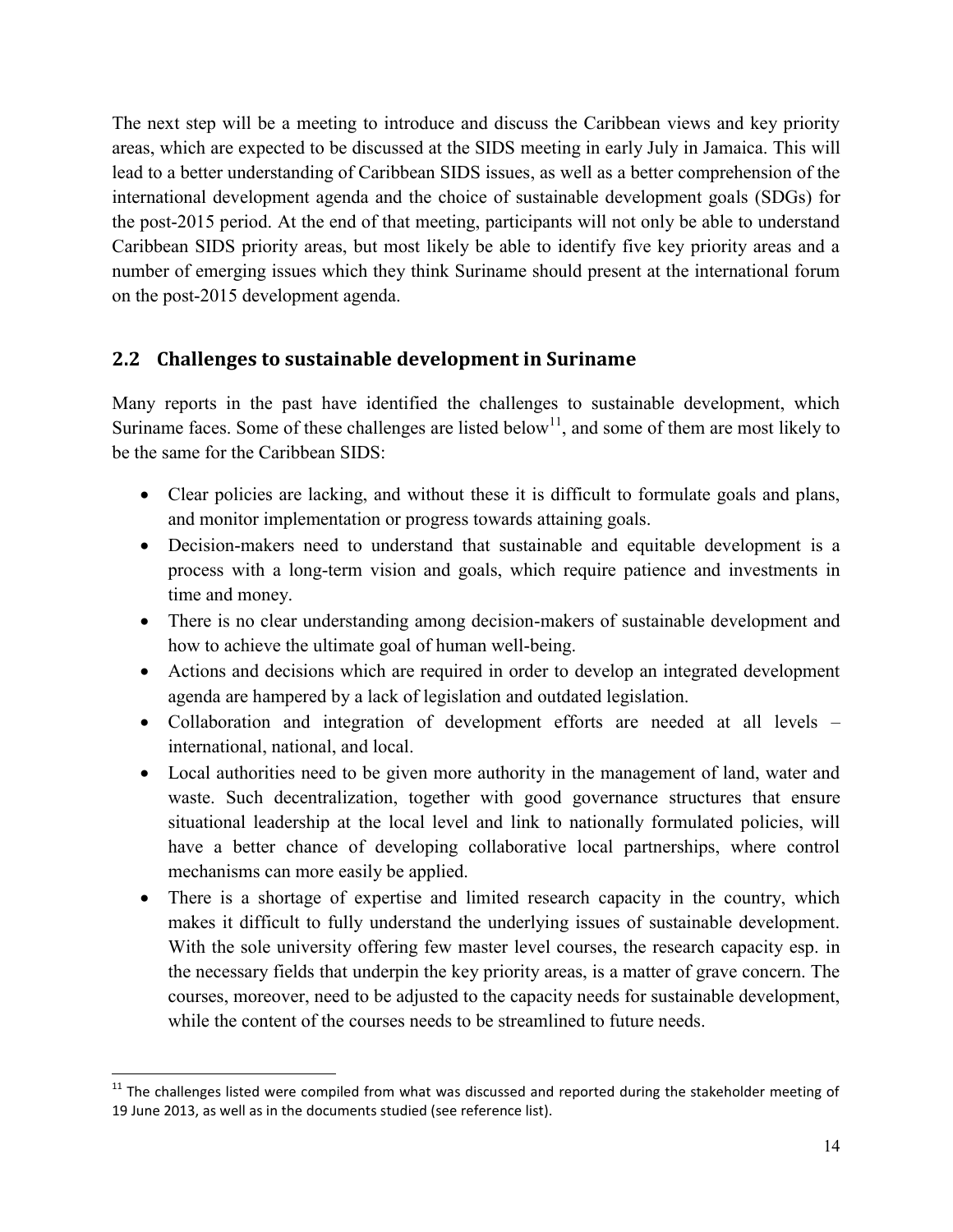- There are institutional and financial constraints to support sustainable development programmes:
	- o Social institutions that can support the creative effort are weak due to a lack of funding and shortage in personnel.
	- $\circ$  The government's financial capability of funding essential infrastructure, such as utilities (water and electricity), especially in the remote areas, is weak.
	- o Healthcare services and health insurance are not optimal due to a shortage of specialists, nurses and midwives, facilities and equipment. There is also a lack of funding for special health programs and public health threats associated with the water supply and sanitation.

# <span id="page-22-0"></span>**2.3 Emerging Issues**

Although discussions during the consultations focused on the situation of Suriname, the emerging issues identified may also hold good for the other Caribbean SIDS. In the second step of the consultation process, the national emerging issues were be matched with the information coming from the Jamaica meeting, after which the emerging issues for the global sustainable development agenda should be formulated.

Nine emerging issues were identified for Suriname. They are given below in random order of importance.

#### <span id="page-22-1"></span>**2.3.1 Culture**

Culture can be viewed as heritage, which is part of human cultural diversity, analogous to biodiversity. It can also be viewed as the sum of human behaviour that is learnt rather than genetically inherited, and which helps us to survive as a species. Cultures live, and so develop and change, but any unwarranted loss of cultural knowledge diminishes human resilience. We adapt to changing circumstances through the adaptive strength of our cultures. The rate at which human cultures adapt ideally matches the pace of environmental change. Cultural practices that have served small communities for centuries may prove maladaptive when rising seas threaten livelihoods and make resources become scarcer. Cultural practices that relate to such challenges include gender roles, kinship patterns, community structure, and other relations of important power inequalities.

Gender infuses human cultures, and is reflected in such things as patriarchal versus matriarchal societies, the organization of sexuality, the roles attributed to women and men, and much more. Women are affected differently than men by environmental challenges, generally taking more of the brunt because of their role in food security and family organization. Gender also underlies other community relations, such as traditional governance systems, where authority and participation is different according to one's gender category. Here too cultural practices determine the way women, the elderly and the young, i.e. the less powerful, are able to respond to change, and thus how a society will adapt and survive as an entity in the long run.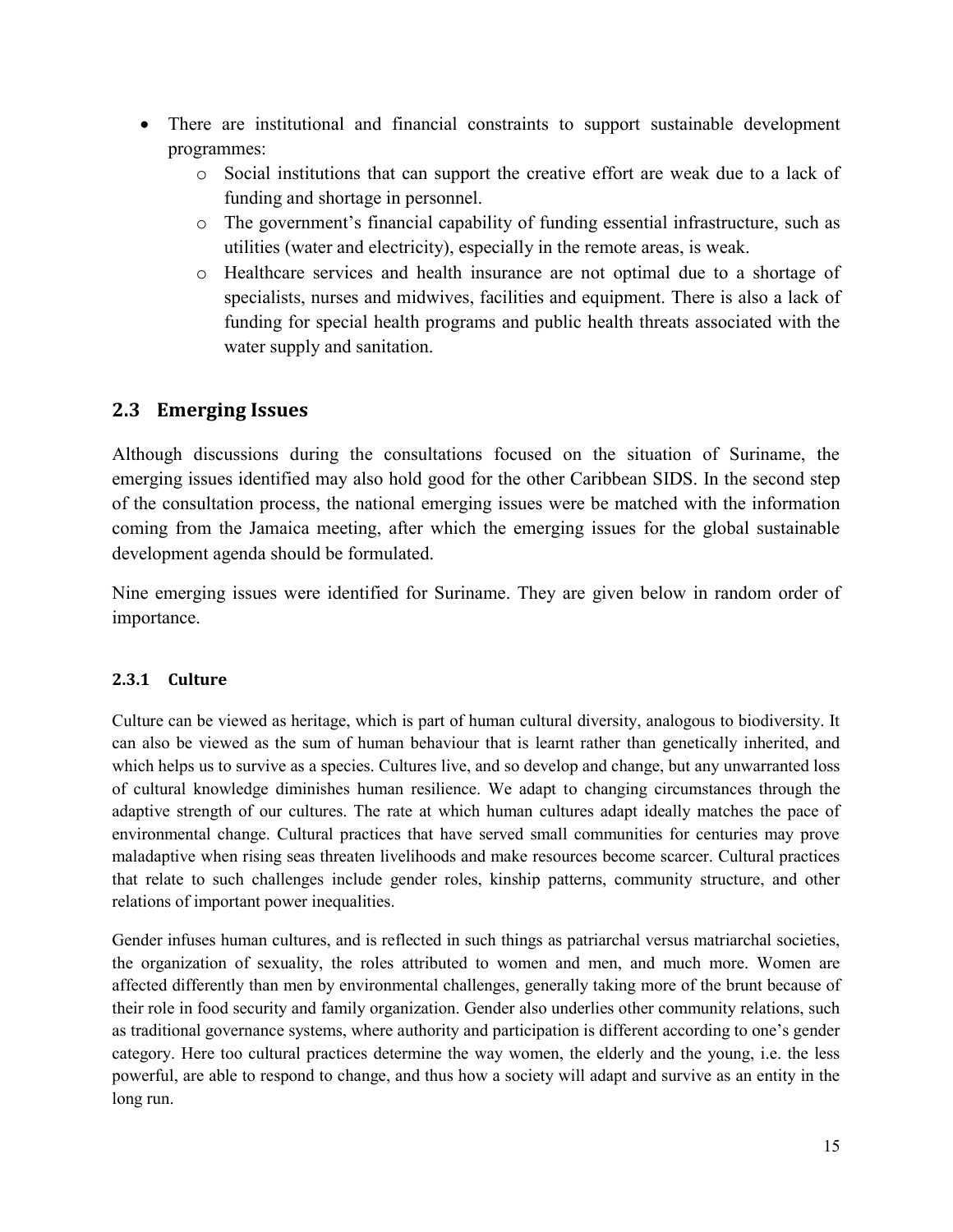#### <span id="page-23-0"></span>**2.3.2 Education**

Sustainable development is people-centred, and the different issues to be addressed to achieve sustainable development are not only interconnected, but are becoming increasingly complicated. Our education system needs to ensure that knowledge and skills are learned in an integrated and holistic manner, instead of learning concepts in separate school subjects. This will encourage creative thinking and an integrated approach to problem-solving.

#### <span id="page-23-1"></span>**2.3.3 Population trends**

The census provides population data, but what are also needed are in-depth studies to understand migration and urbanization trends, as well as age and gender. These studies will yield the information and analyses required to better assess population trends and vulnerabilities, without which it is difficult to develop integrated policies and plan for public services, educational facilities, health services, and climate change adaptation.

#### <span id="page-23-2"></span>**2.3.4 Health and well-being**

Trends and prevention of communicable and non-communicable diseases get most attention, but the operations and availability of current healthcare services also need to be studies to know whether they are equipped to support the challenges as a result of the impact of climate change (disasters, new diseases) and what institutional strengthening is needed, and what (new) capacities need to be built.

#### <span id="page-23-3"></span>**2.3.5 Poverty eradication**

Since poverty eradication is part of the Millennium Development Goals (MDGs), there needs to be a better understanding of poverty and social displacement. There is an urgent need for the formulation of a national definition of poverty, and for poverty studies, data collection and analysis, national and locallevel social and economic studies, so as to set a baseline by which a poverty eradication programme can be developed and monitored. The stakeholder workshops emphasized the need for sustainable jobs, good education, and improved healthcare. Training, skills building, counselling and the involvement of communities in their own development path were also identified as essential components of a poverty eradication programme.

#### <span id="page-23-4"></span>**2.3.6** Land use planning and management

An effective and efficient land use planning and management system is essential. It is a precondition to all planning that involves climate change adaptation, the management of resources, waste and chemicals, conservation of ecosystems services and biodiversity. It underpins climate change adaptation and mitigation, and decision-making about housing, health, industrial developments, and the issuing of land and concessions for different economic activities, such as mining, logging, community forests. It can also reveal an angle from which to approach the land rights issue together with the Indigenous and Maroon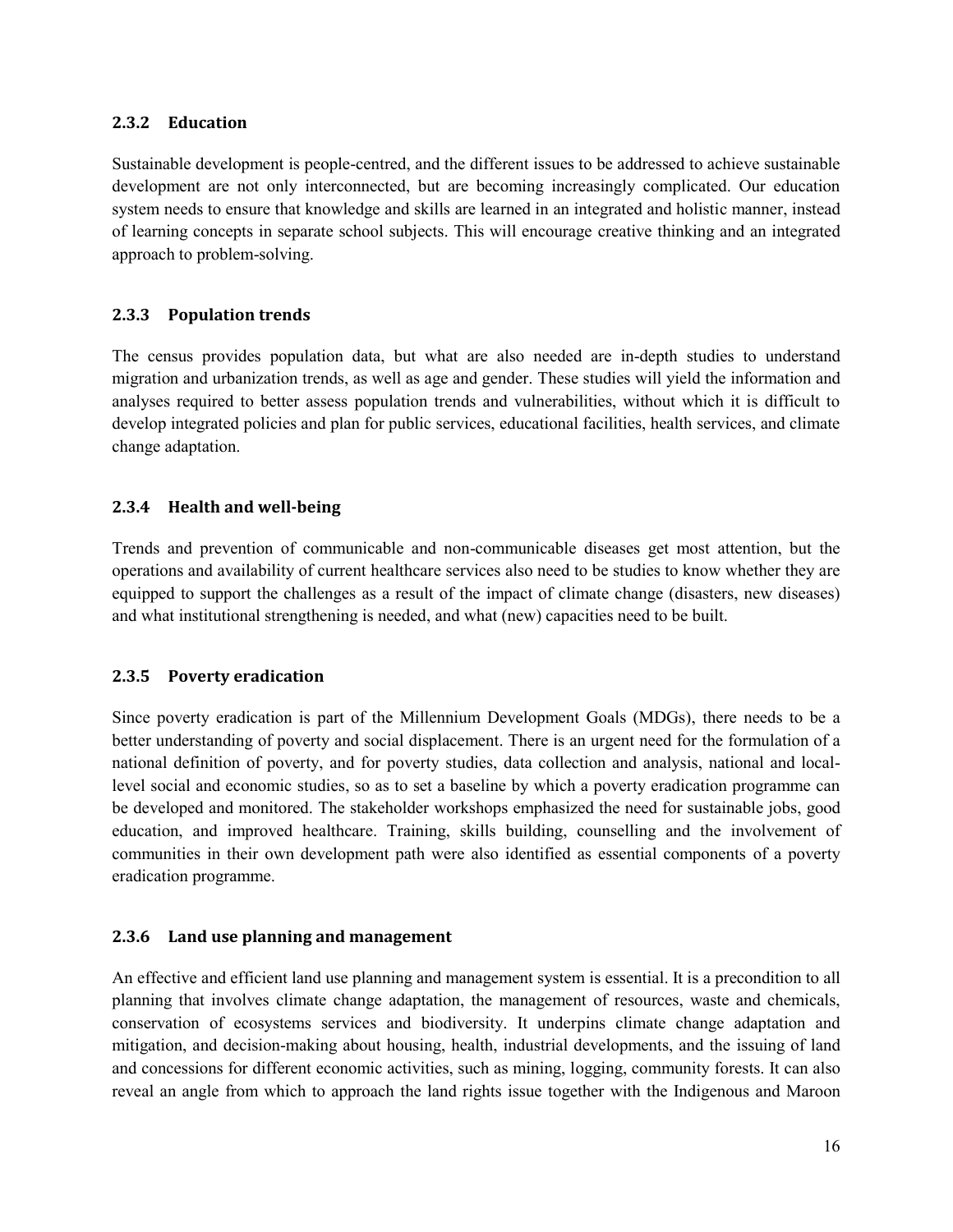people, while it makes visible and could help to solve problems relating to ownership of abandoned former plantations in the coastal area, so that all land resources can more effectively be used.

#### <span id="page-24-0"></span>**2.3.7** Coordination, collaboration and governance

In view of the interconnectedness of all development areas, building effective partnerships is essential to mobilize people to participate and to keep them motivated. In this process, it is essential to set aside personal interests and focus on the interests of all. Efficient and transparent governance structures need to be set up to handle and coordinate these intricate networks. Economic and political governance is indeed an emerging issue, not only in Suriname. The necessary efficiencies need to be included into processes to move forward to implementation. This is about coordination, frameworks, collaboration and the internal systems that help to move from articulation of policy through implementation.

#### <span id="page-24-1"></span>**2.3.8** Regional and international cooperation

The interplay of international, regional and national interests is not generally understood in Suriname. Moreover, there is a lack of knowledge and capacities to follow-through to develop national policies and development plans, which integrate what has been agreed upon at international fora. At the local level, authorities and community-based organizations are usually not involved in consultation processes or interactions, and do not understand issues that are being discussed at the international and national levels. The capacities required include knowledge and skills to interpret international issues to national goals, and to interpret national goals into the reality of communities, so that concrete projects and activities can be formulated.

#### <span id="page-24-2"></span>**2.3.9 Financing**

<span id="page-24-3"></span>Guaranteed and sufficient funding will be required to ensure the planning and implementation of programmes which will lead to sustainable development. Such programmes are relatively long, since they generally involve changing people's traditional perceptions of development issues, implementing integrated approaches, involving people and communities in all stages of planning and implementation, and providing continuous monitoring and feedback to adjust implementation. If there is no financial commitment to support the process, the final result will not be attained.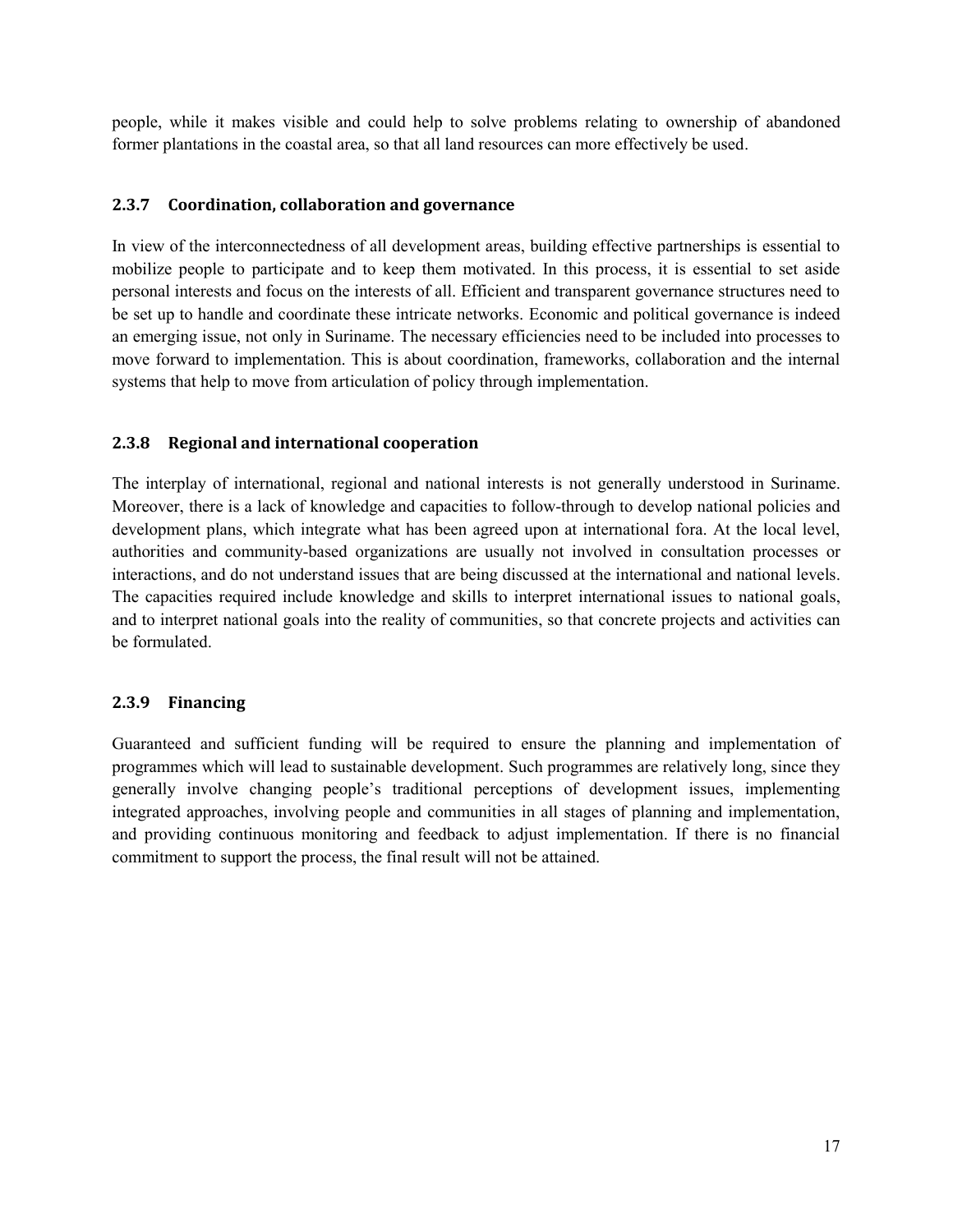# **Bibliography**

#### Documents:

Actieprogramma Integraal kinder- en adolescentenbeleid (Plan of Action for Integral Children's and Youth Policy)  $2012 - 2016$ . (forthcoming)

Disaster Management in Suriname: The Level of Preparedness and Mitigation. Caitlin Abigail Karijokromo. Paramaribo: Lim A Po Institute, 2011

Environmental and Social Analysis/ Environmental and Social Manag<sup>e</sup>men<sup>t</sup> F ramework (ESA/ESMF), Suriname Water Supply Infrastructure Rehabilitation (SU-L1018), 2010

Final National Assessment Report Barbados Programme of Action + 10 Review. Paramaribo: 2004.

Governmen<sup>t</sup> of Surinam<sup>e</sup> MDG Progress Repor<sup>t</sup> 2009. Paramaribo: Ministry of Planning and Development Cooperation, November 2009

Naar ee<sup>n</sup> geïntegreeerd waterbehee<sup>r</sup> Surinam<sup>e</sup> (Towards an integrated water policy for Suriname). Nancy del Prado, Paramaribo: WWF Guianas, 2011

Nationaal Milieu Beleidsplan (Suriname's National Environmental Policy Plan) 2012-2016. Ministry of Labour, Technological Development and Environment.

Nationaal Rappor<sup>t</sup> Rio+20, Ee<sup>n</sup> statusrappor<sup>t</sup> ove<sup>r</sup> Duurzam<sup>e</sup> Ontwikkeling in Surinam<sup>e</sup> (National Report Rio+20, A status report on sustainable development in Suriname) 2002-2011 (forthcoming)

National Assessmen<sup>t</sup> Repor<sup>t</sup> on <sup>t</sup>h<sup>e</sup> Barbado<sup>s</sup> Programm<sup>e</sup> of Action +10 Review. Paramaribo: 2004

Caribbean Regional Report for the Five-Year Review of the Mauritius Strategy for Further Implementation of <sup>t</sup>h<sup>e</sup> Barbado<sup>s</sup> Programm<sup>e</sup> of Action for Sustainabl<sup>e</sup> Dev<sup>e</sup>lopm<sup>e</sup>n<sup>t</sup> of Small Island Dev<sup>e</sup>loping States. Economic Commission for Latin America and the Caribbean (ECLAC), Subregional Headquarters for the Caribbean. (Preliminary Draft), 2010

Preliminary <sup>r</sup>esults of <sup>t</sup>h<sup>e</sup> 8th censu<sup>s</sup> in Suriname. Paramaribo: General Statistics Office, 2012

Promoting Sustainabl<sup>e</sup> Economi<sup>c</sup> Dev<sup>e</sup>lopm<sup>e</sup>n<sup>t</sup> with Sustainabl<sup>e</sup> Tourism. A Valu<sup>e</sup> Chain Analysis. UCLA Anderson School of Management in collaboration with Conservation International, 2011

Readiness Preparation Proposal (RPP) for Suriname, version 6, Final Draft. Submitted to the Forest Carbon Partnership Facility (FCPF), June 2013

Resolution 66/288, The Future We Want. Adopted by the General Assembly of the United Nations at its sixty-sixth session, 2012

Revie<sup>w</sup> of Progress Mad<sup>e</sup> in Addressing Vulnerabilitie<sup>s</sup> of Small Island<sup>s</sup> Dev<sup>e</sup>loping State<sup>s</sup> through Implementation of the Mauritius Strategy for Further Implementation (MSI) of the Barbados Programme of Action (BPOA). Suriname Strategy, National Assessment Report, Sectoral Area: Waste Management. L.F. Zuilen, Paramaribo: 2013 (Draft)